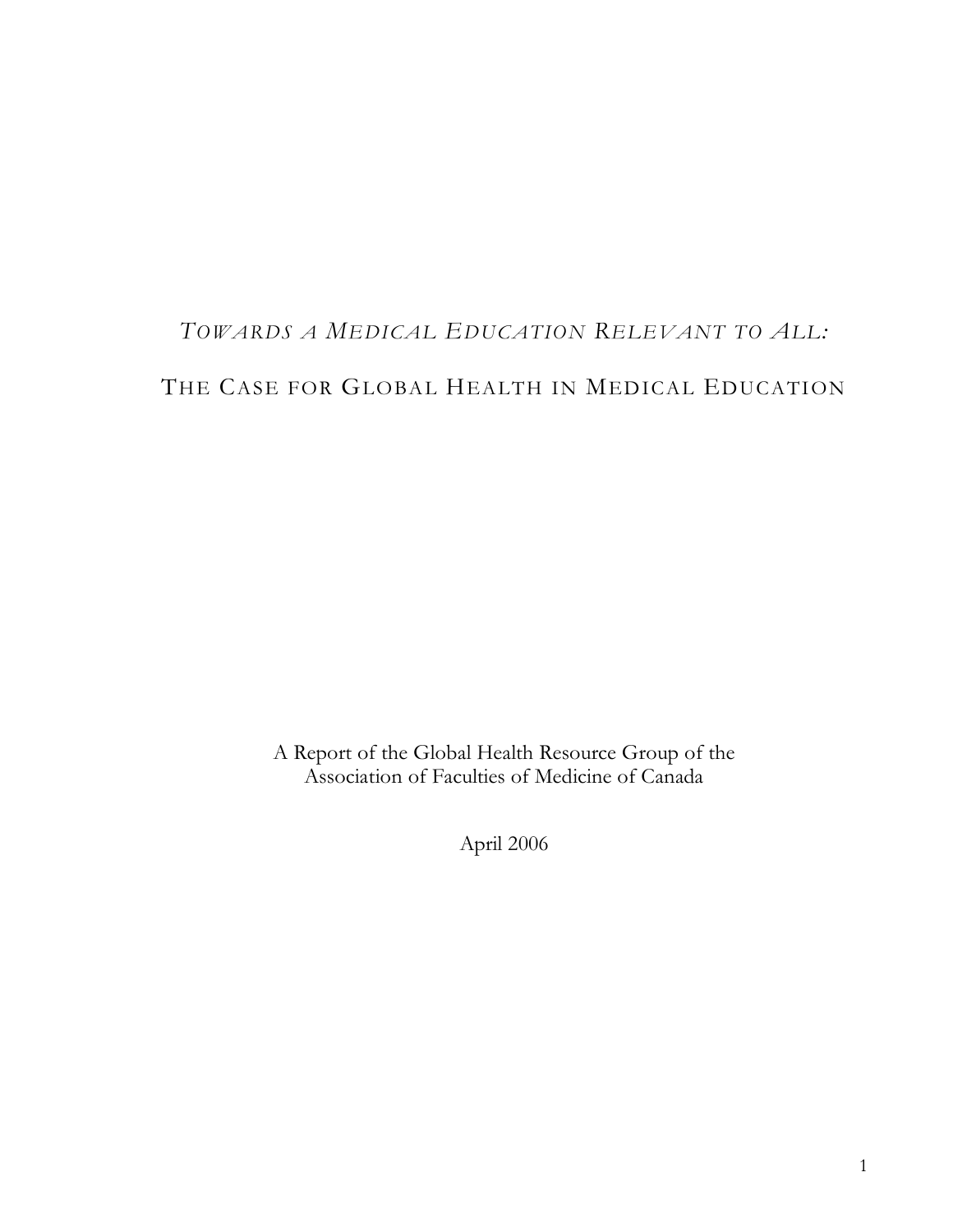#### **The case for Global Health in Medical Education Executive Summary**

Traditional medical education is challenged by the globalization of neglected diseases, disparity of treatment access, and other determinants of good health. As Canadian medical school educators respond to the changing reality, and the emerging need to equip our graduates with the skills to respond, there is an opportunity for collaboration and innovation in the development of curriculum about the global burden of disease, impact of interventions, and challenging questions in urgent need of research. The question is not "Will global health issues need to be incorporated into the curriculum?" but when and how. The appointment of a resource group on global health at AFMC enables a national discussion of core curriculum, best practice models of delivery and sharing of resources for implementation.

### **The AFMC initiative will**

- Enable Canadian medical schools to join the global movement to train physicians, other health workers and scientists to address global health disparities,
- Stimulate medical students and physicians to work with underserved populations and in underserved regions, both within Canada and abroad,
- Capitalize on widespread and growing student interest in global health to attract the best and the brightest individuals to Canadian medical schools,
- Position medical schools and their faculties to compete more effectively for expanding Canadian and international research funding on global health issues,

To meet the challenges created by globalization and to set new standards for medical education, nationally and internationally, the **AFMC Resource Group on Global Health recommends that AFMC establish the following national objectives for Canadian Medical schools**:

- An inventory of available faculty and resources for global health teaching,
- A central clearing house for international health educational tools, curricula and resources through the AFMC,
- Minimum learning objects and core materials to be introduced into the undergraduate medical curriculum over the next 3 years,
- Minimum international health knowledge and skills to be assessed in comprehensive examinations within 5 years.

#### To achieve these objectives**, the AFMC Resource group encourages Deans to undertake the following actions at each school:**

- Identify a faculty member to oversee international health activities at each school, and provide him/her with sufficient resources to undertake necessary activities,
- Meet with international health student liaisons and faculty representatives to establish priorities in setting up undergraduate global health curricula,
- Provide the Resource Group with assistance in identifying local resources and making them nationally available; eg a web site within AFMC to house global health tools accessible to all Canadian medical schools and faculty,
- Support faculty who have developed courses and resources for individual schools to make these resources nationally available, with appropriate recognition and credit,
- Allow medical students to register across schools to participate in international health courses and electives as space and resources allow

#### **By establishing and achieving these objectives, Canadian medical schools will take the lead in meeting the needs of our students preparing for work in our global society, and the challenges of meeting the goal of health for all.**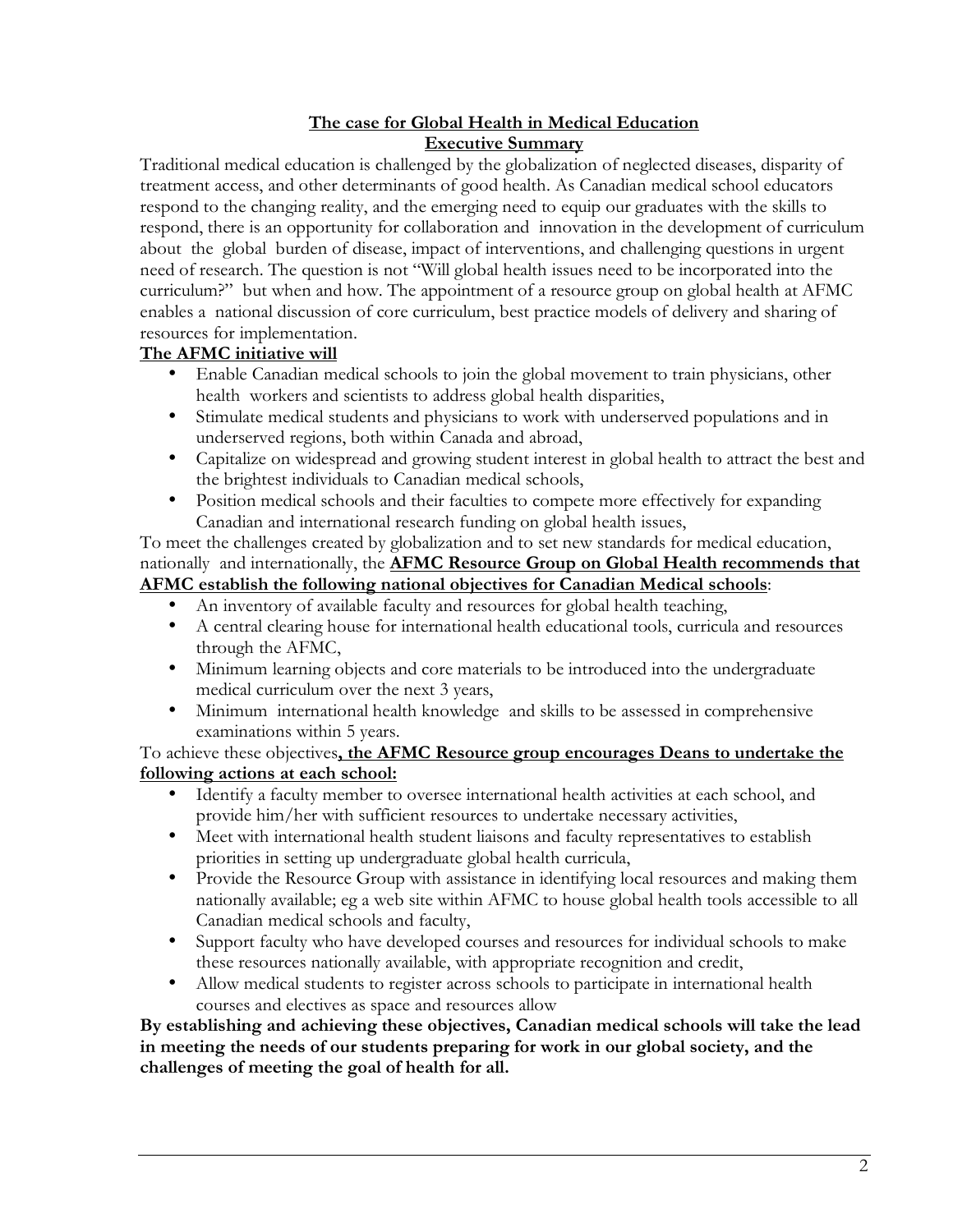## TABLE OF CONTENTS

| I.   | Introduction                                                                                             | 3  |
|------|----------------------------------------------------------------------------------------------------------|----|
| Π.   | Rationale $-W$ hy Global Health is a critical component of undergraduate medical education               | 4  |
| III. | Background – Review of the literature citing the benefits of Global Health in the curriculum             | 8  |
| IV.  | $Accreditation - V$ iew of accreditation councils and medical associations with respect to Global Health | 15 |
| V.   | Current Practice - Implementation of Global Health in Canadian Faculties of Medicine                     | 17 |
| VI.  | Conclusion                                                                                               | 19 |
| VII. | Acknowledgements                                                                                         | 20 |
|      | VIII. References                                                                                         | 21 |
|      | Appendix I – Questionnaire for Assessing Current Global Health Programs                                  | 24 |

Attached Appendix – Table of Current Global Health Programs in Canadian Faculties of Medicine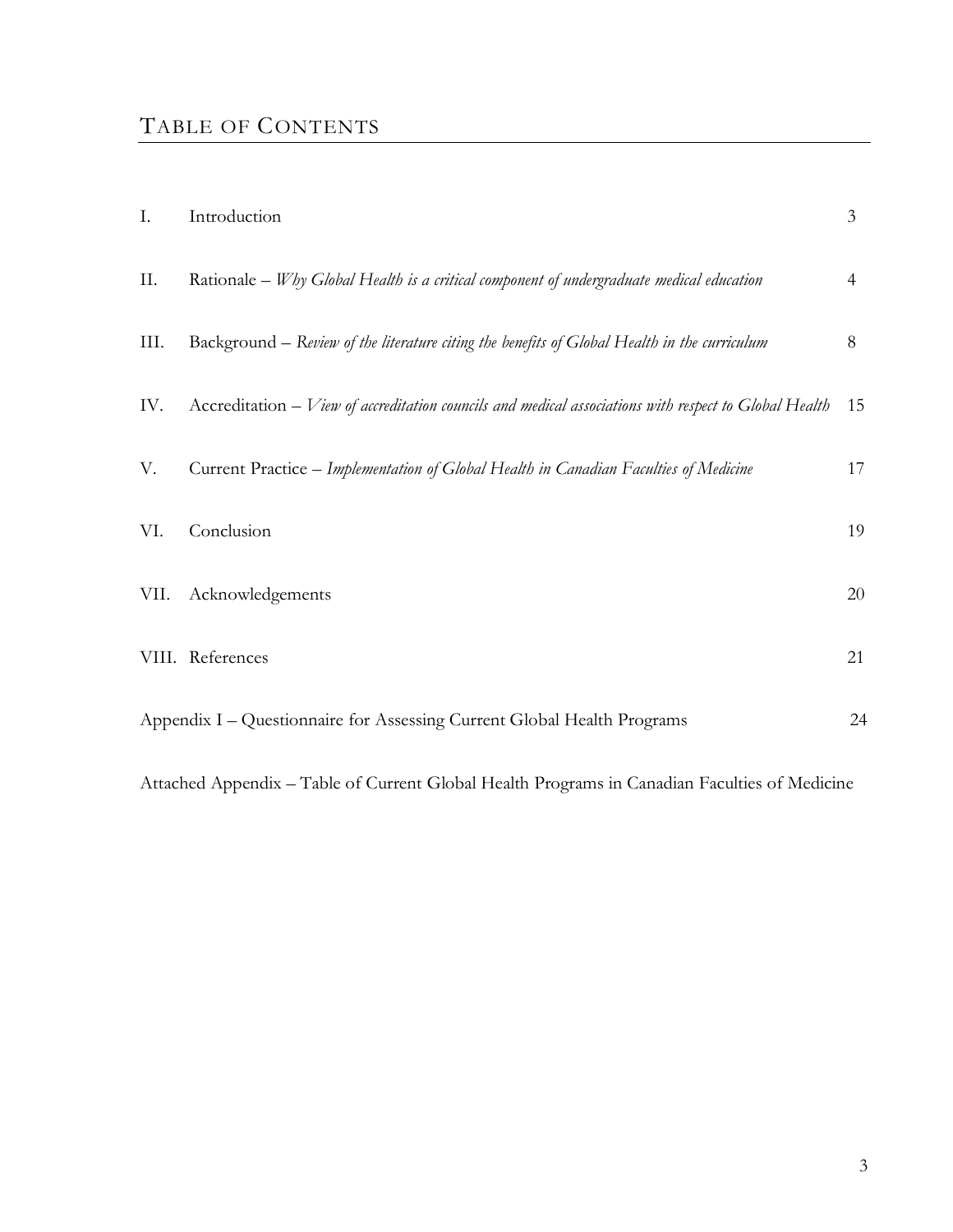#### INTRODUCTION

Canadian society is rapidly changing. The prevailing forces of globalization make increasingly obvious the fact that the health of Canadians is tied to factors far beyond national borders. Furthermore, the continuing extreme disparities in health worldwide reveal the ongoing inequalities that plague our world. These features of our global society have brought forth the call that the medical profession must become more responsive to the needs of all people, especially those who have been typically underserved. It is within the context of a changing and unequal world that an examination of the role of global health education in Canadian medical schools curricula is essential. Compelling moral, ethical, professional, pedagogical, and economic imperatives dictate a strong shift in medical education toward the inclusion of substantial training in global health.

This position paper details the reasoning behind the call for greater inclusion of global health in undergraduate medical education, and provides a review of the literature relating to global health education. It describes the accreditation standards that Canadian M.D. granting programs are expected to meet with regard to global health education, and examines the current state of global health education in the curricula of the 17 Canadian medical schools. Though recognizing the importance and clinical relevance of post-graduate training, the scope of this report is restricted to undergraduate medical training where the foundations of becoming a physician are established. This report makes the case that the time is now for leaders at Canadian medical schools to come to a consensus on what best practice recommendations for the implementation of global health education are and to take action towards their implementation.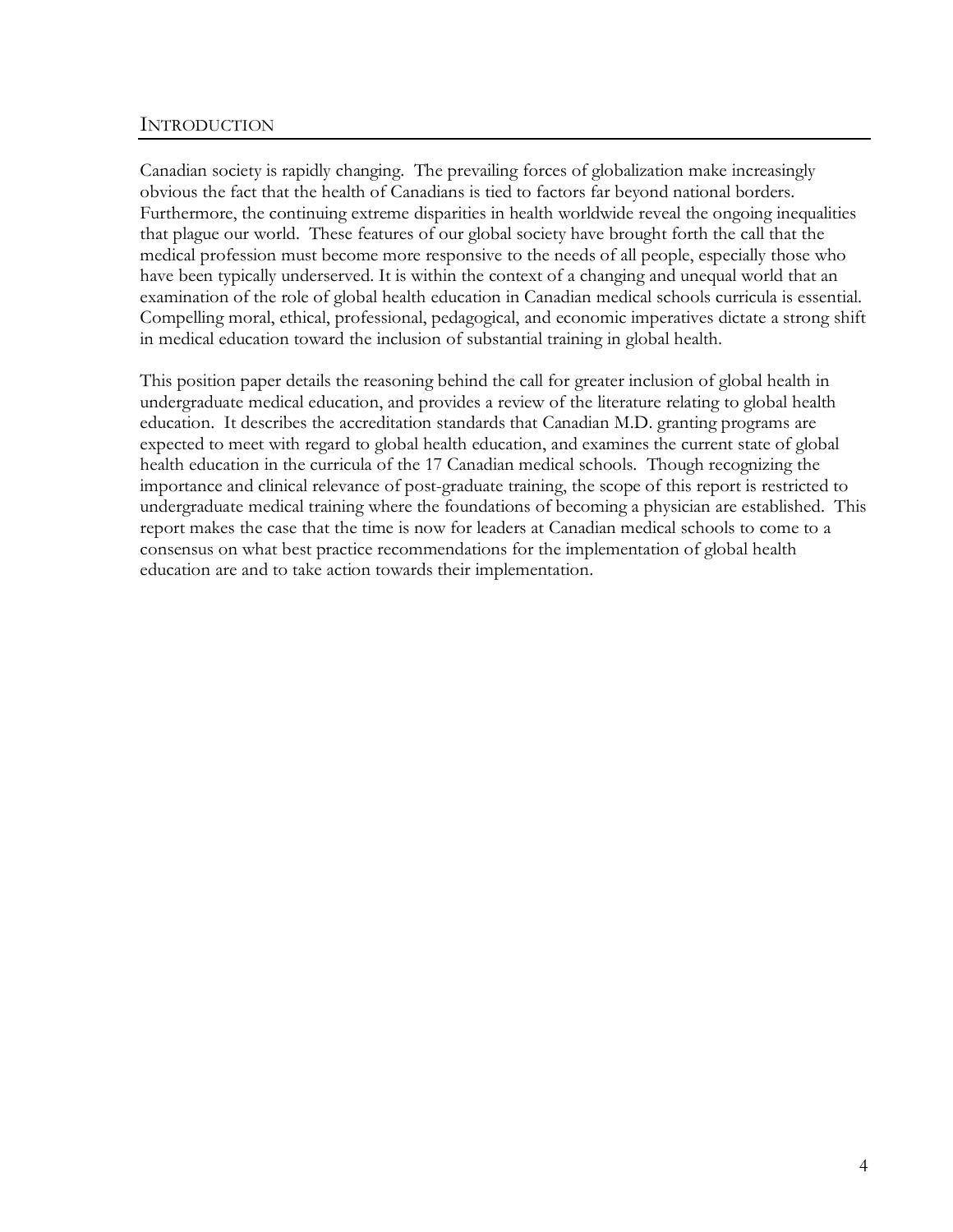Health is an essential human right. The right to enjoy a standard of living that promotes health and ensures adequate access to medical care has been enshrined in the Universal Declaration of Human Rights since 1948. <sup>1</sup> These principles have been reaffirmed repeatedly by the international community, and in 1978 the World Health Organization declared the attainment of health as "the most important world-wide social goal". <sup>2</sup> Despite these declarations, health inequalities continue to persist and are widening. Under-five childhood mortality and pregnancy-related deaths are far more common in Low and Middle Income Countries, and the often quoted "10/90 gap" with respect to health research remains a dismaying reality.<sup>3</sup> These health inequalities also are readily apparent in Canadian society where the health status of specific populations, such as aboriginal peoples, remains significantly lower than that of the general population. In addition, a large proportion of rural communities are medically underserved, exacerbating health inequalities. Such discrepancies, both within Canada and aboard, mean that achieving greater equity in health must be a global priority.

In the pursuit of better health for all individuals, medical schools have a crucial responsibility to play. Faculties of Medicine, which share the academic mission of universities, fulfill the unique role of training physicians. Striving towards greater global equity in health necessarily should therefore be a central mission of Faculties of Medicine. This report shows that an explicit focus on global health topics as a critical component of undergraduate medical education is essential to achieving the goal of better health for all. Specifically, the report examines the stated objectives for physician training with respect to global health issues, the demand globalisation has placed on the Canadian healthcare system, and the academic benefits that would accrue to medical schools implementing global health programs.

#### ROLE OF THE PHYSICIAN AS SOCIAL JUSTICE ADVOCATE

The professional contract existing between physicians and society has long held that physicians should have values such as compassion, altruism, integrity, and trustworthiness. <sup>4</sup> More recently, it has been recognized that doctors also should have a direct role in addressing issues of social justice and in reducing inequalities in access to health care.<sup>5,6</sup> Nearly all major medical organisations and licensing bodies recognise this role by highlighting the responsibility of medical schools to address the needs of the underserved and endorsing an explicit commitment to global social justice. In the case of the Canadian Medical Association, this commitment is expressed through the Association's Code of Ethics that specifically lists reducing inequality in health care resources and access as one of the responsibilities of Canadian physicians. <sup>7</sup> The *CanMEDS Essential Roles of the Physician*, published by the Royal College of Physicians and Surgeons of Canada and now used to formulate residency program goals across the country, notes that as health advocates on individual and community levels, Canadian physicians must be able to identify vulnerable or marginalized populations and to respond appropriately. <sup>6</sup> Most recently, the American Board of Internal Medicine, the American College of Physicians-American Society of Internal Medicine, and the European Federation of Internal Medicine published a joint Charter on Medical Professionalism, which states that the principle of social justice is among the three fundamental principles of physician professionalism. The charter argues that the medical profession as a whole "must promote justice in the healthcare system". <sup>5</sup> The call for an improved orientation towards social justice from professional organisations, representing and licensing physicians, is clear. In order to align undergraduate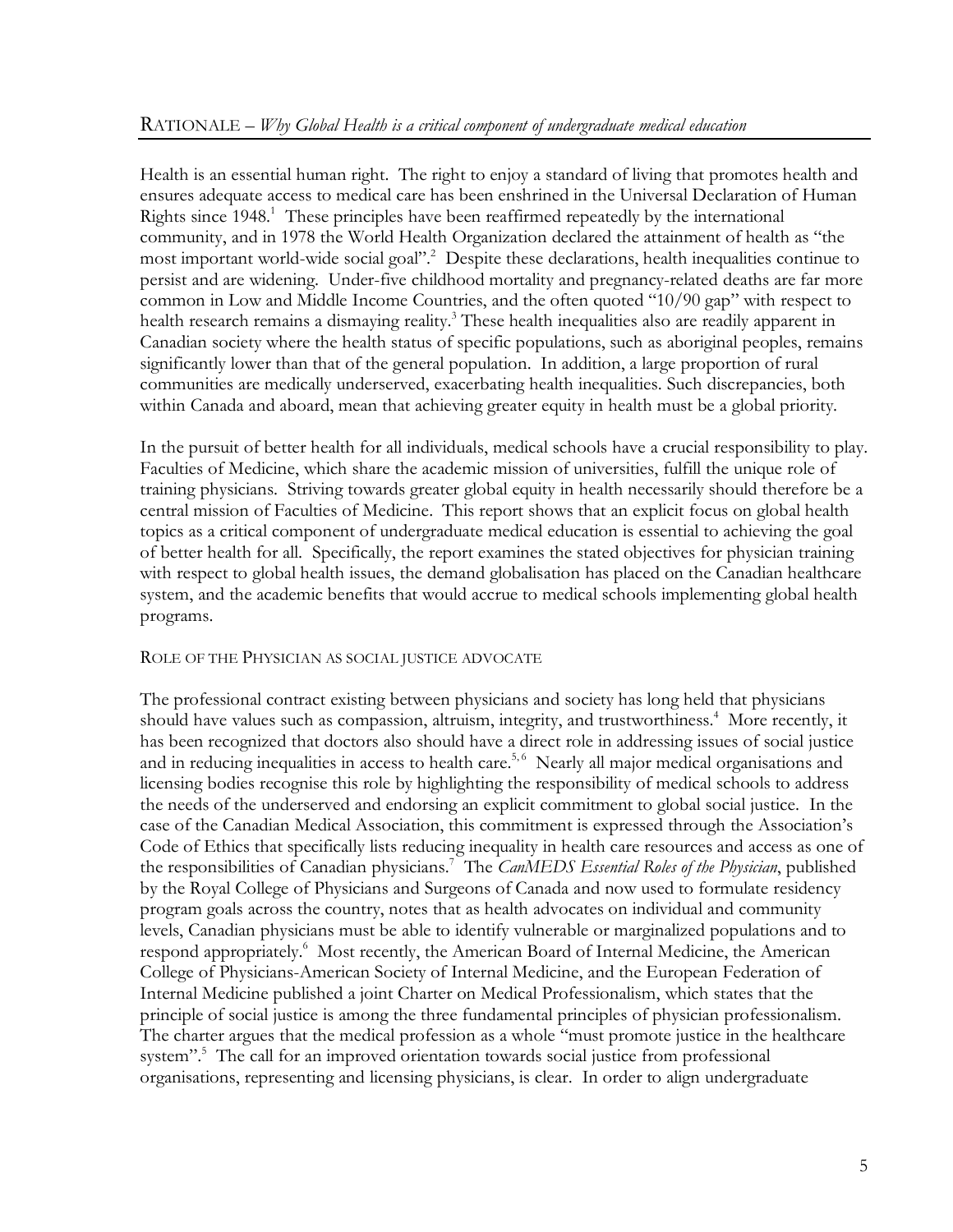medical education with the current responsibilities for physicians' roles, these objectives must be translated into integrated components of the medical education program.

#### THE CANADIAN HEALTHCARE SYSTEM

Over the past twenty years, economic and cultural globalization, especially through the forces of immigration, has changed the societal landscape in North America. As Canada becomes more ethnically and culturally diverse, the health care system has had to grapple with increased domestic health inequalities among recent immigrants and refugee populations. Today, over 18% of all Canadians are foreign-born; and in cities such as Toronto, this figure rises to approximately 45%. In the past decade, a majority of Canadian immigrants have arrived from Asia, with 20 per cent coming from Africa, Latin America, and the Caribbean.<sup>8</sup> The broader exposure to health concerns accompanying immigrants necessitates that Canadian medical students be well-trained in health issues specific to farther regions of the world. Moreover, meeting the future health care needs of this large and growing segment of the Canadian population requires that medical students have competency in cross-cultural communication and interactions.

In addition to the health inequalities prevalent in the immigrant population, future physicians must be trained to better respond to the primary care needs of the Canadian healthcare system, especially as this relates to underserved and rural populations. One of the main reasons for Canada's shortage of physicians is "the reluctance of medical students to choose specialties and locations where they are most needed";<sup>9</sup> however, it has been shown consistently that medical students with exposure to global health issues are more likely to work with underserved or minority populations,<sup>10-13</sup> and more likely to choose to practice in primary care.<sup>12</sup> Therefore, an increased commitment to teaching health in the context of global social justice may not only reduce domestic health inequalities but improve the responsiveness of the medical community to societal needs by positively affecting career choices of medical students towards providing primary care.

#### **GLOBALISATION**

Challenges arise from the reality of a global society where people, animals, food products, technologies, policies, and pathogens move seamlessly across national boundaries. International travel and emerging diseases are two vivid examples of areas of medical expertise created by globalization. Specific knowledge in these areas is increasingly necessary for modern medical practice. Over the past 15 years, international travel has grown by over 70%, and in 2004, 763 million people crossed international borders.<sup>14</sup> Concurrently, there has been a rise in the need for expertise in providing pre-travel advice, a rise reflected by growth in the field of travel medicine over the past 25 years.<sup>15</sup> It is clear that travel has increased the rate at which diseases endemic to distant areas of the globe are seen in hospitals in North America.<sup>14</sup> Each year, up to 8% of travellers present for health care while abroad or upon returning home. Presenting illnesses vary from cases of malaria, *Shigella* infection, dengue, and more rarely, with Ebola virus disease, Japanese encephalitis, rabies, tetanus, diphtheria and other life-threatening conditions.<sup>16</sup> The average Canadian medical school graduate currently has only a limited knowledge of these infections and diseases. This lack of training increases the likelihood that patients seeking pre-travel health care guidance or presenting with post-travel illness will receive sub-optimal care and face increased and unnecessary health risks.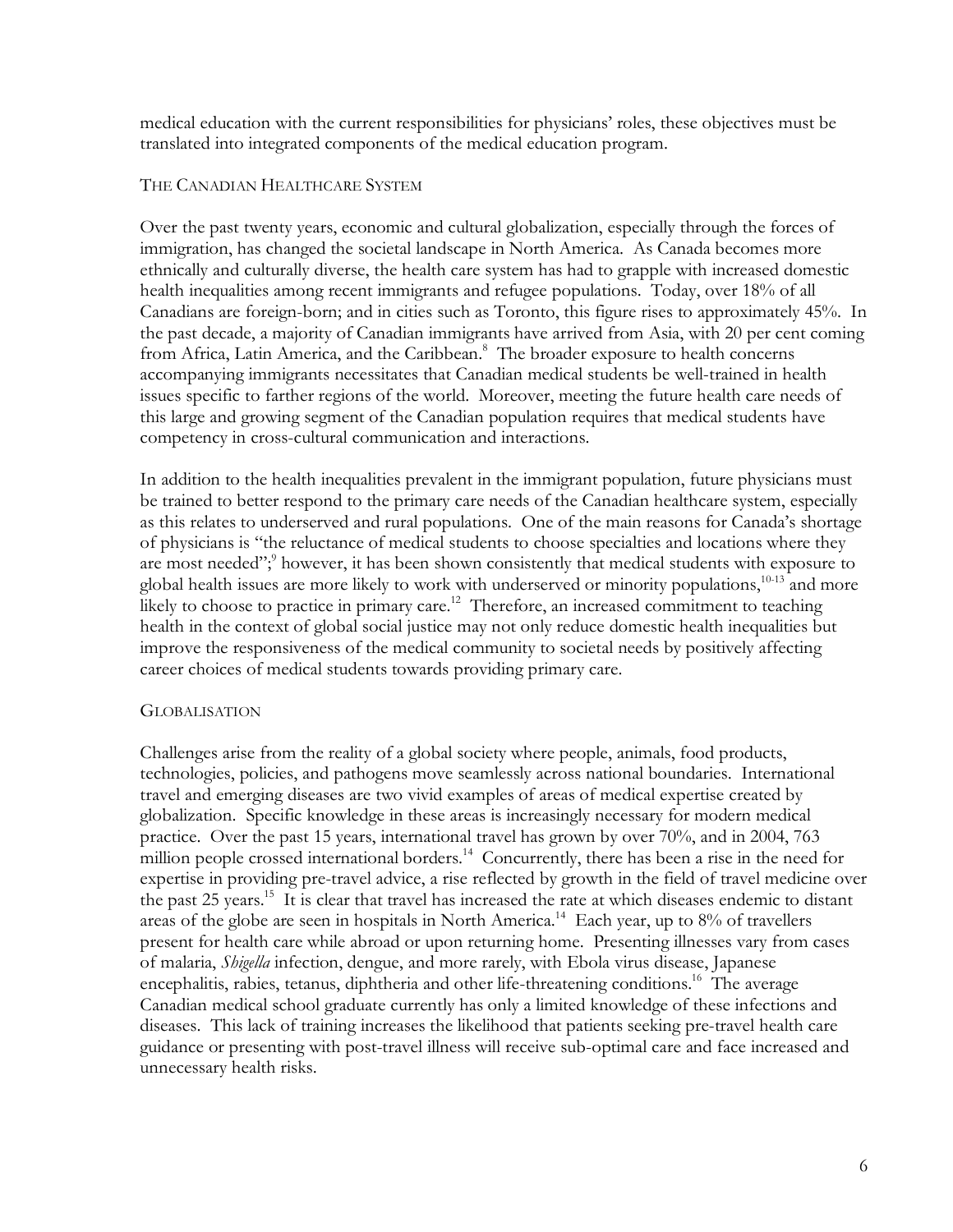While improved global health training would lead to an increased understanding of the health of Canadians traveling abroad, it would also enable graduates to deal more skillfully with emerging infectious diseases. The spread of the Severe Acute Respiratory Syndrome (SARS) epidemic through much of Southeast Asia, China, and Canada in 2003 provided ample evidence of the deficit of training in current medical educational programs regarding emerging diseases and global health issues. The Canadian experience with SARS, which included 400 cases and caused 44 deaths, revealed the undeniable links between the Canadian and global healthcare systems and demonstrated how infectious disease transmission has been changed by international travel. With a cost to Canadian taxpayers of over \$1 billion, the SARS epidemic took an enormous toll on the health care system, a toll which was worsened by a lack of preparation and awareness of global health issues.<sup>17</sup>

Aside from SARS, other emerging infectious diseases, including West Nile virus, HIV/AIDS, Hepatitis C, and variant Creutzfeldt-Jacob disease (Mad Cow disease) have increased in incidence or geographic range over the past 30 years. The post-September 11 world also has witnessed increased anxiety over the threat of accidental or intentional release of biological agents, including anthrax spores<sup>12</sup>. Experts at the World Health Organization (WHO) believe that there is a high risk for another influenza virus pandemic, and the recent spread of avian influenza virus from Asia to people and bird populations in Europe and North Africa reaffirms the importance of multi-level preparedness for such a pandemic.<sup>18</sup> Such preparedness is inextricably dependent on better global health education for future physicians.

#### THE ACADEMIC ENVIRONMENT

In addition to the social justice, public health and accreditation benefits to medicals schools that offer global health courses, those that provide these courses will be better placed to compete for the most qualified students. There has been a dramatic rise in student interest in global health education, with many students basing their medical school choice on a school's international health curriculum. Over the past 20 years, student participation in international electives in the United States has doubled to one in five students,<sup>19</sup> with a likely similar increase in Canada. Given such statistics, medical schools hoping to attract top students must consider offering global health training in their curriculum. These courses will not only attract top prospective students, but also will provide those who matriculate into medical school with the training needed to prepare them for overseas electives.

Encouraging and creating an academic environment for global health studies promotes research into the determinants of global health and draws faculty and investigators with global health interests to the medical school. In turn, active researchers bring research funding to the institution. Funding for research on health in low and middle-income countries rose an average of US\$138 million per year during the 1990s. More recently, there have been substantial financial commitments to global health research by both philanthropic organizations and national research bodies. The Bill and Melinda Gates Foundation funding for global health research rose to \$520 million dollars in the year 2002 alone.<sup>20, 21</sup> Unsurprisingly, Canadian universities with the greatest demonstrated capacity in global health research and teaching have benefited most from these large increases in funding. For example, the University of Manitoba received approximately \$6 million over four years while the University of Toronto received over \$9 million over five years from the Gates Foundation.<sup>21</sup> Funding from government bodies has increased significantly as well. The Canadian Institutes for Health Research created its Global Health Research Initiative as a major cross-institute initiative in 2002, reaffirming its commitment to funding research in and for low income countries.<sup>22</sup> This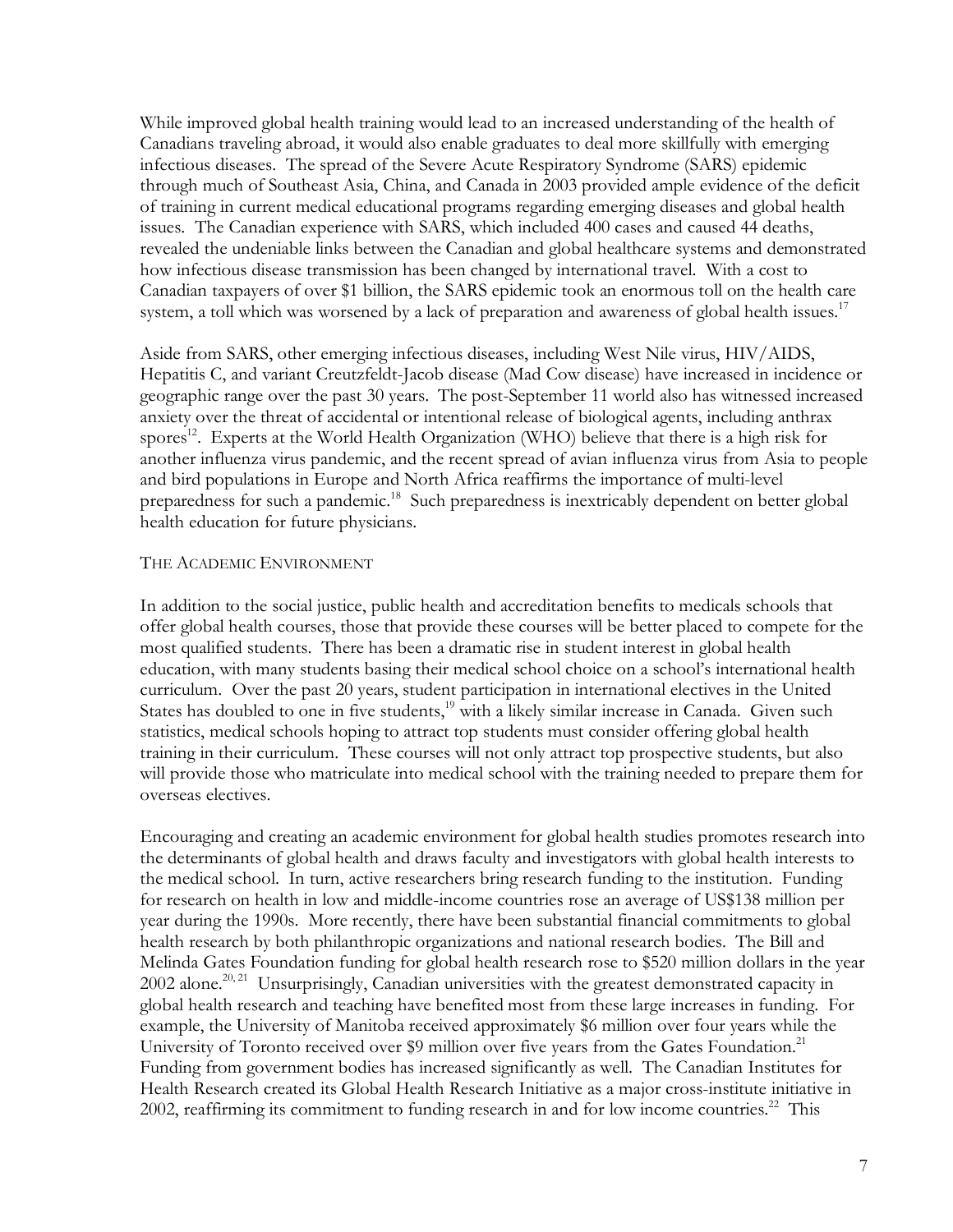initiative resulted in the recent announcement of the Teasdale-Corti Team Grants from the CIHR and other agencies, allocating at least \$10 million over four years in global health funding. Medical schools with faculty active in global health areas are well placed to receive these funds and to secure places as leaders in this burgeoning field.

In summary, moral, professional, practical, and economic reasons are drivers for improved integration of global health topics into Canadian medical school curriculum. The pedagogical benefits also are tremendous. This issue is addressed further in the following review of the literature on global health education.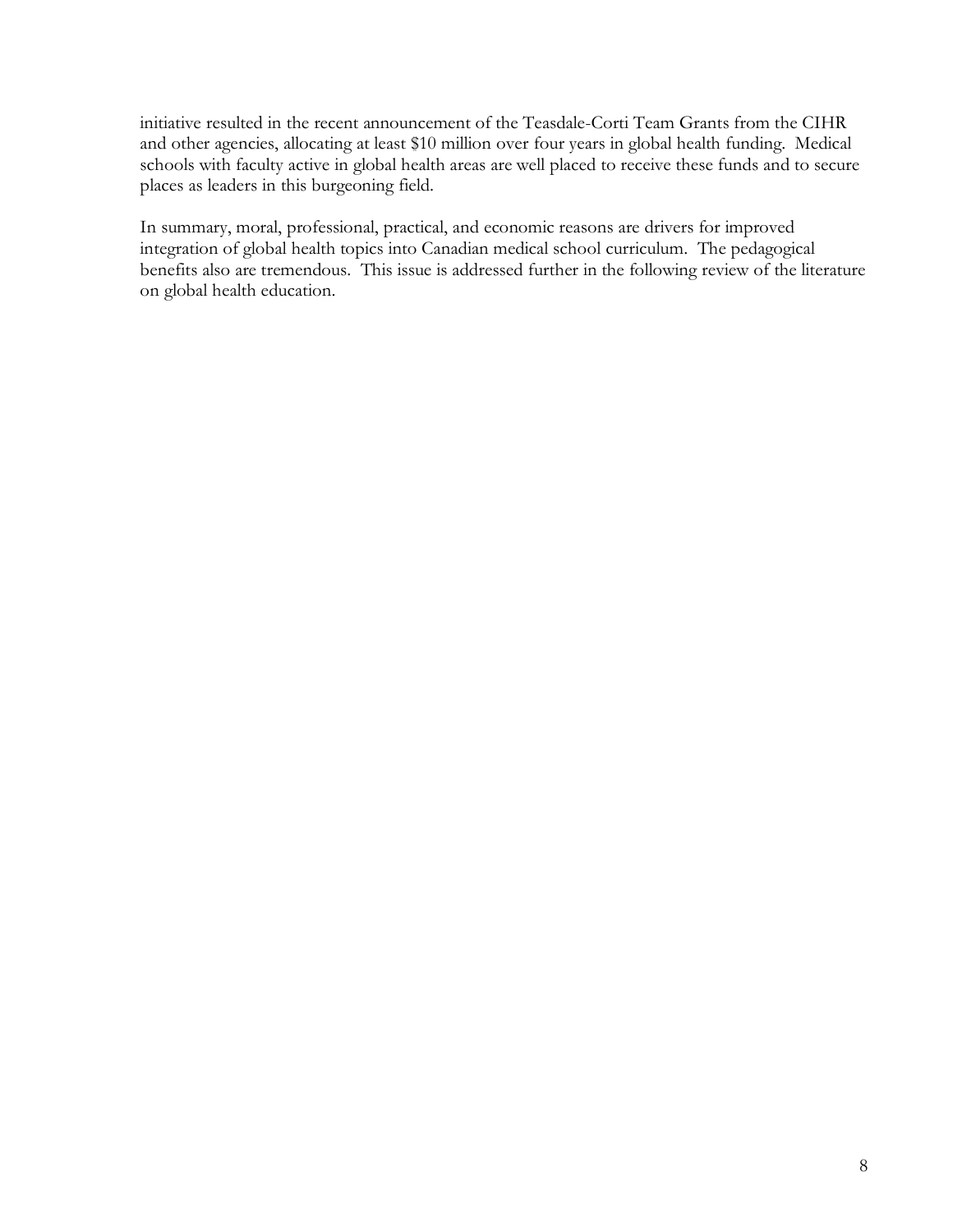I took the Global Health Course at the Karolinska Institute [Sweden] in 1998. It was actually the first time in one and a half years of medical school that I really enjoyed my studies. I suddenly remembered why I had chosen this path and gained new and necessary enthusiasm to pursue my studies. I had been looking forward to this course because one of my reasons for becoming a doctor was a desire to work with improving the level of health in poor and deprived areas. I found that the course gave me a good base and frame-work for understanding health problems in various parts of the world and provided me with new, powerful knowledge to back up my enthusiasm. I was also surprised at the extent to which the teaching revealed and helped to combat prejudices and stereotypical ideas about the world and the reasons for ill health or wellbeing. -5th year medical student, Karolinska Institute10

Considering the relevance of global health to the Canadian healthcare system, we embarked on a literature search to determine the status of global health within medical education. Specifically, we used the Medline database to ascertain student interest in global health, the benefits of global health education, and the successes and failures of current programs. We also utilized the reference sections of other articles to aid in our search. The data reveal a rise in popularity in global health in recent years. Global health programs improve students' academic performance and clinical skills, and often influence their career choice towards practicing primary care medicine in underserved communities. Lastly, current global health programs are insufficient to meet the needs of students and society.

Interest in global health has increased significantly in the past 20 years. Global health is no longer strictly an interest acquired during medical school; as the above student notes, it is a reason why many students apply to medical school in the first place. In one study, 50% of prospective medical students and residents indicated that international health programming influenced their decision in selecting medical schools.<sup>23</sup> In spite of often absent institutional support, more and more medical students are seeking out international health experiences. AAMC graduation questionnaires reveal a doubling of participation in international health experiences in the past twenty years.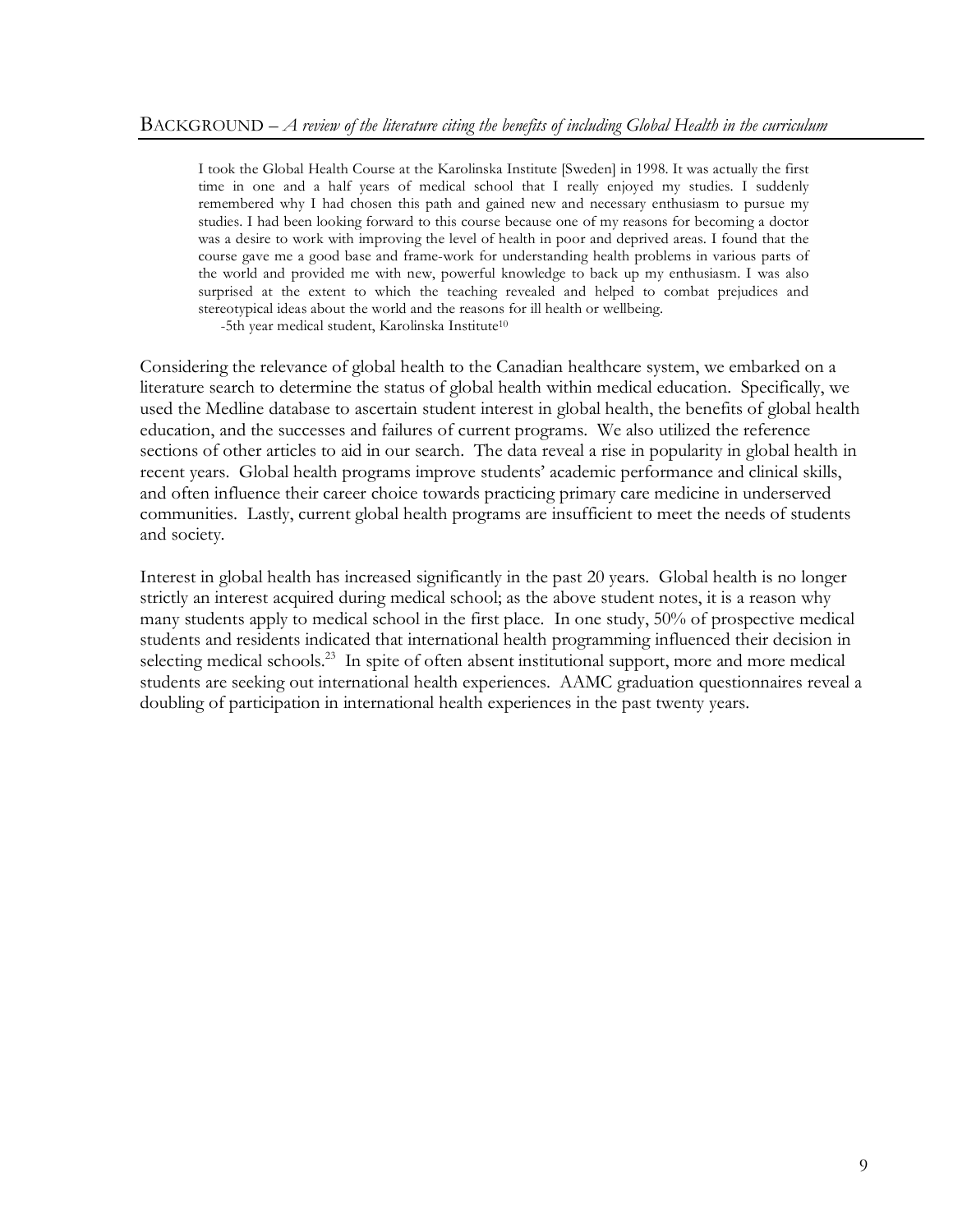#### **Student Participation in IntlHealth Electives**



**Figure 1:** Student participation in international health electives, 1994-2005. Source: Medical School Graduation Questionnaire Report: 1994-2005. Association of American Medical Colleges, Division of Medical Education, Washington, DC.

In 2005, 15.8% of US graduates participated in international health electives (Figure 1). In contrast, only 11% of students sought out international electives in 1994, and 8.6% went abroad in 1985.<sup>24</sup> Interestingly, most international electives are organized independently of any given student's medical school.<sup>25</sup> Thus, the rise in participation in international activities specifically reflects an increasing number of students with sufficient interest in global health to organize these activities themselves.

An even larger body of students expresses an interest in global health, but did not arrange their own international electives. According to a survey from Newcastle University (UK), 76% of students felt that global health should be integrated into their core curriculum, although fewer of them actually had any international exposure. Fifty-six percent of students surveyed felt that current teaching on this subject was insufficient.<sup>19</sup> Importantly, students with minimal exposure to global health stand to gain the most from mandatory classes, since they are the least likely to understand the importance of global issues in health care, and the least likely to search for such information themselves.

When students are exposed to international health topics, the experience is often transformative. A study by Ramsey, Haq, Gjerde, et al. interviewed 42 US medical students participating in the International Health Fellowship Program (IHFP). The program, which involved two weeks of classroom lecture and six to eight weeks in a developing country, was instituted in recognition of the importance of international health. The study shows that the IHFP impacted on the students' medical education, career choices and attitudes toward medicine. Most notably, the IHFP inspired an enhanced commitment to work in medically underserved communities, and a stronger commitment to reducing health disparities. Many participants also felt that they gained greater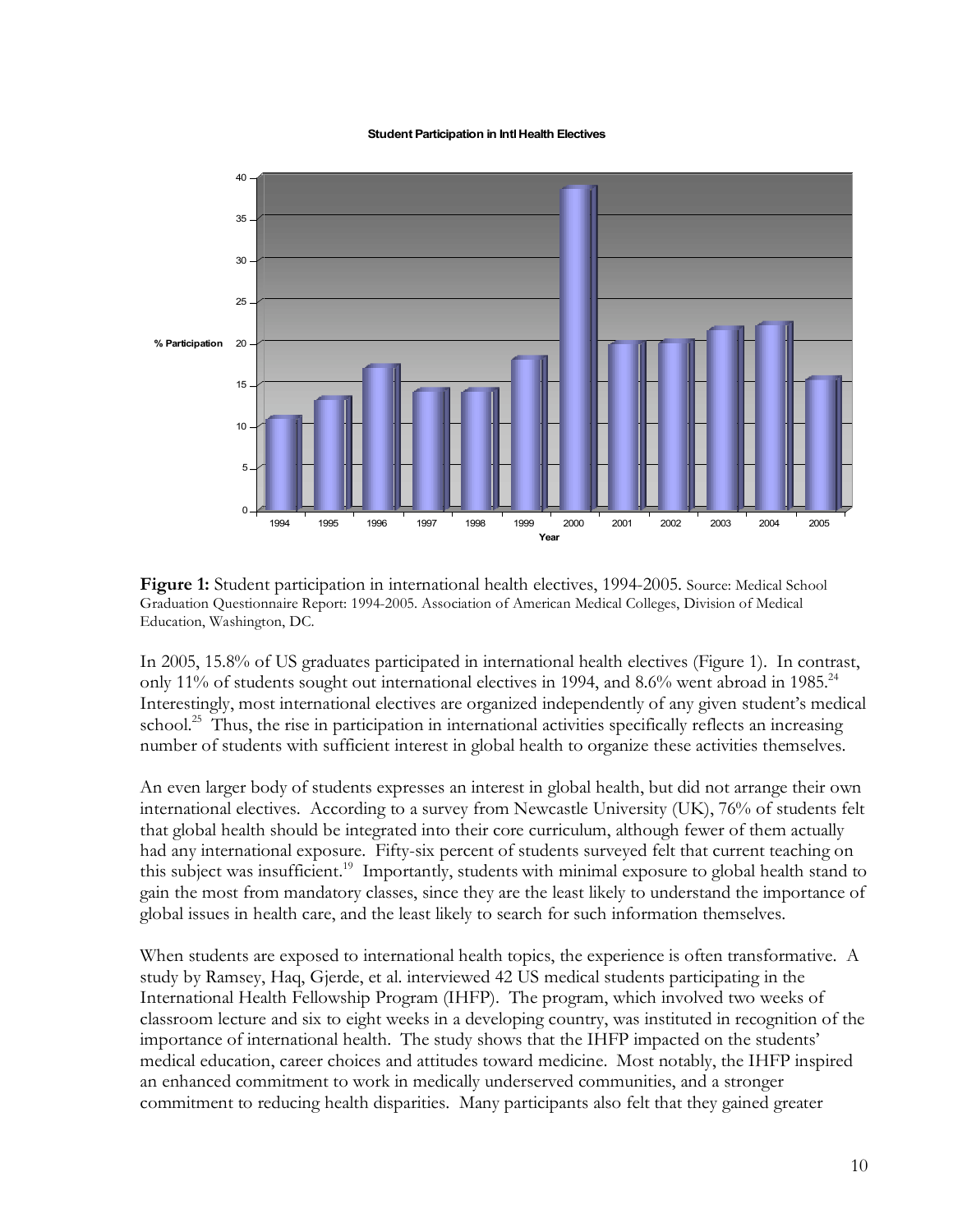cultural understanding, stronger motivation to pursue future international health work, a better understanding of socioeconomic influences on health and illness, a greater appreciation for public health, and improved foreign language proficiency (Figure 2).<sup>12</sup>



**Figure 2:** Reported personal benefits of an educational global health experience with the International Health Fellowship Program. Source: Ramsey AH, Haq C, Gjerde CL, Rothenberg D. Career influence of an international health experience during medical school. Fam Med. 2004;36(6):412-6

The same study demonstrated the enormous impact global health exposure has on students' career decisions, especially towards primary care careers. In contrast to the 43% of all US physicians that choose primary care specialties, 74% of IHFP graduates opted to pursue a primary care specialty. Interest in family medicine and internal medicine was particularly strong amongst IHFP fellows: 36% of fellows selected family medicine residencies (versus 11% of all US graduates), and 29% entered internal medicine residencies (versus 22% of all US graduates). These findings are particularly notable considering the decline in interest in primary care medicine, both in the US where this study took place and in Canada.<sup>12</sup>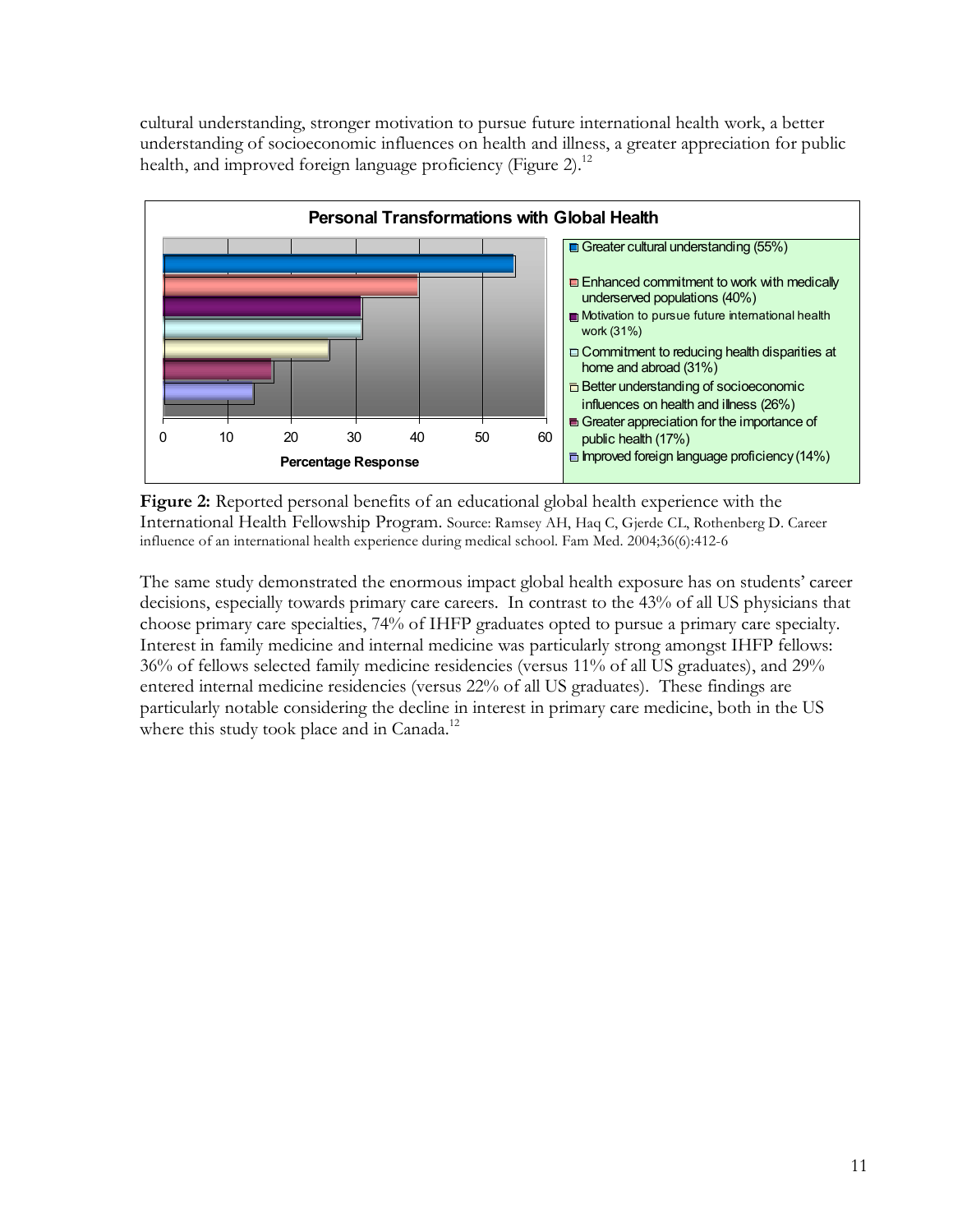

#### **Residency/Location Choices and Global Health**

**Figure 3:** Specialty choice of IHFP graduates, and percentage working with underserved communities. Source: Ramsey AH, Haq C, Gjerde CL, Rothenberg D. Career influence of an international health experience during medical school. Fam Med. 2004;36(6):412-6

Global health exposure via the IHFP not only influenced the specialties chosen by participants, it affected where they chose to practice. Thirty-one percent of IHFP graduates spent more than half their time working with underserved populations, while only 5.6% of comparable graduates from US medical schools elected to do so (Figure 3). Similarly, 67% of IHFP fellows became active within community health organizations subsequent to their global health experience. Their activities included volunteering in clinics for immigrants, refugees, victims of torture, indigenous peoples, and the homeless; directing boards for non-profit organizations; staffing health fairs, and mentoring youth. In addition to becoming more involved in their local communities, IHFP graduates also remained involved in the global community. After their experiences in IHFP, 57% of the fellows spent further time working in developing countries, and 60% intended to work abroad in the future.<sup>12</sup>

Other studies reveal an educational and clinical benefit to international health.<sup>12</sup> Compared to controls, students participating in an integrated classroom/overseas elective program scored significantly higher on the public health and preventive medicine portion of the USMLE Step II.<sup>26</sup> Global health experiences also improved students' clinical diagnostic skills, particularly their physical examination and history taking skills, and decreased their reliance on diagnostic tests.<sup>27</sup> Seventyeight percent of these students claimed they were more acutely aware of cost issues in medicine, both in regard to costs to the patients and also costs to the healthcare system. These students also gained a greater appreciation for the importance of cross-cultural communication in effectively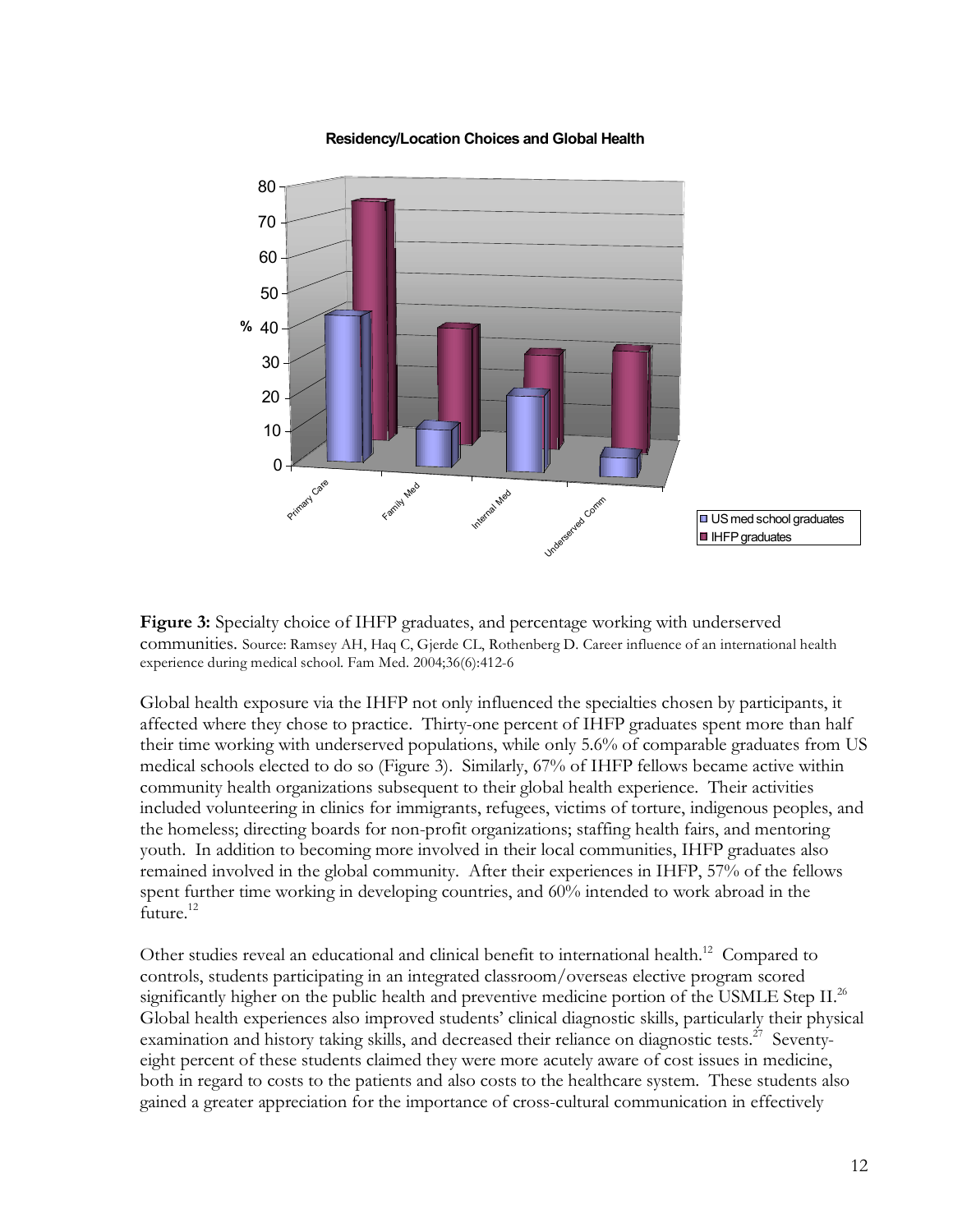interacting with patients (Figure 4). In light of Canada's growing immigrant population, these improved communication skills are increasingly important. The 2001 census showed that 5.3 million Canadians are allophones, speaking neither French nor English as a first language, and there are a total of over 100 languages spoken in this country.<sup>28</sup>

**Table 1:** A summary of the benefits of global health medical education. Sources: Ramsey AH, Haq C, Gjerde CL, Rothenberg D. Career influence of an international health experience during medical school. Fam Med. 2004;36(6):412-6

Thompson MJ, Huntington MK, Hunt DD, Pinsky LE, Brodie JJ. Educational effects of international health electives on U.S and Canadian medical students and residents: a literature review. Acad Med. 2003;78(3):342-7.

Gupta AR, Wells CK, Horwitz RI, Bia FJ, Barry M. The international health program: The fifteen-year experience with Yale University's internal medicine residency program. Am J Trop Med Hyg. 1999;61(6):1019-23.

Bissonette R, Route C. The educational effect of clinical rotations in nonindustrialized countries. Fam Med. 1994;26(4):226-31.

|                              | <b>Global Health: A Summary of Benefits</b>                                                                                                                                                                                                                                                                                                                                                                                                                                                         |
|------------------------------|-----------------------------------------------------------------------------------------------------------------------------------------------------------------------------------------------------------------------------------------------------------------------------------------------------------------------------------------------------------------------------------------------------------------------------------------------------------------------------------------------------|
| Residency                    | Increased interest in primary care specialties<br>•greater interest in family medicine<br>•greater interest in internal medicine                                                                                                                                                                                                                                                                                                                                                                    |
| Community Involvement        | Increased service in underserved communities<br>Increased volunteering with community groups<br>•homeless shelters<br>•immigrant clinics<br>•refugee clinics<br>·indigenous peoples                                                                                                                                                                                                                                                                                                                 |
| <b>Medical Skills</b>        | Higher performance on the USMLE, Step II<br>Better physical examination, history taking skills<br>Greater awareness of cultural issues when treating patients<br>Increased awareness of cost issues in medicine<br>·less reliance on expensive diagnostic tests<br>• greater sensitivity to patients' financial status<br>Stronger commitment to reducing health disparities at home and abroad<br>Better understanding of socioeconomic factors in health<br>Greater appreciation of public health |
| <b>International Service</b> | Greater motivation to pursue future international health                                                                                                                                                                                                                                                                                                                                                                                                                                            |

In examining career choices and personal changes in students after their global health experiences, ascertaining a convincing causality can be difficult. It is possible that students already predisposed to community involvement elect to pursue international electives, rather than the international electives influencing students to become more involved in their communities. However, in light of the overwhelming support (76%) for greater global health exposure amongst medical students,<sup>19</sup> one can surmise that a global health component in the core curriculum would inspire more students to overcome their inertia and participate more fully within their communities. Such strong interest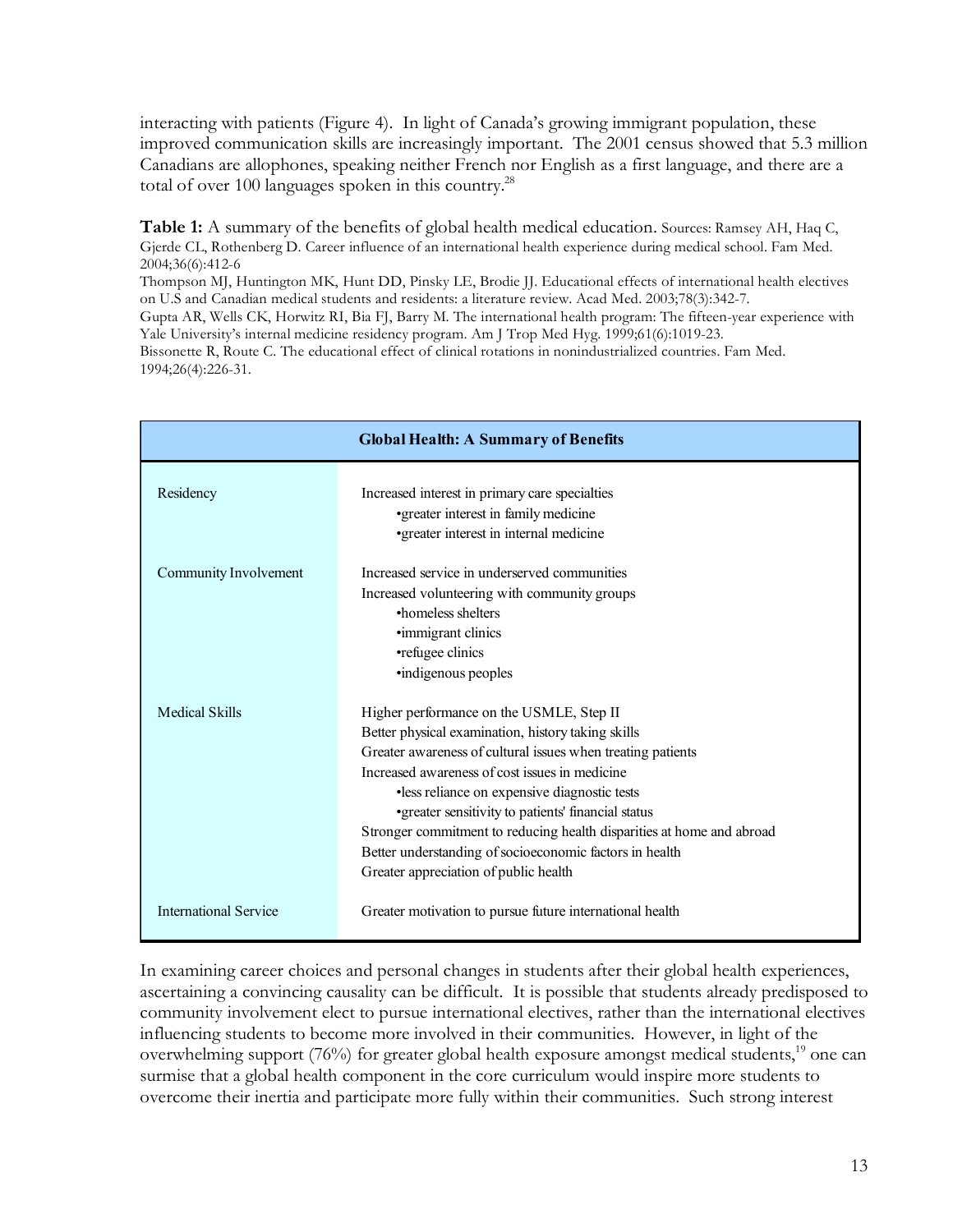implies that many students could benefit in the ways described above, if their medical schools supported such opportunities in their curricula.

Unfortunately the response by medical schools to increased student demand for global health courses has been insufficient. Between 1990 and 1992, the number of US medical schools offering international health courses increased by 35% to 35 schools; however, the number of students enrolled in these courses increased by 58% to 984.<sup>29</sup>

Much of the existing literature on global health in medical schools focuses on international electives. Indeed, international electives are often the only exposure many medical students have to global health. Of the students who participate in international electives, fewer than 30% have participated in programs to prepare them for their overseas experience.<sup>25</sup> As of 2001, only 26% of medical schools in developed nations offered a separate global health component in their curricula.<sup>19</sup> Within Canada, only 5 medical schools—University of Laval, University of British Columbia, McGill University, University of Alberta, and University of Ottawa—offer separate global health courses, most of which are optional. 30

Offering global health courses in addition to international electives has many advantages. Since international electives are voluntary, they essentially "preach to the converted", rather than impact those students who might learn the most from such an experience.<sup>31</sup> Evidence shows that all medical students—not only the students with a previous interest in international health—benefit from mandatory global health classes. A mandatory global health component in the University of Bristol's curriculum consistently received positive marks of roughly 4 out of 5 for usefulness and delivery of content by the students. Students benefited from learning about global threats to health, misconceptions commonly held by people with limited travel experience, globalization, links between health and wealth, childhood and vaccine-preventable disease, and HIV/sexually transmitted infections. <sup>31</sup> Often these social determinants of health are overlooked in medical school curricula, yet the student support at the University of Bristol demonstrates the interest in these issues in medical education.

In addition to meeting students' educational needs, global health courses can provide an important foundation for future international electives. Many students enter into international electives with very little preparation, and their supervision by home university advisors is similarly minimal. While most medical students return from their electives with a positive experience, many concede that they were inadequately prepared for the disease risks, political instability, and physical threats they encountered. One author recounts, "[he] remembers (fondly) his elective in Uganda . . . just as the HIV epidemic took hold. Negotiating road blocks manned by 13-year-olds brandishing Kalashnikovs seemed exciting and character-building, although we doubt if many medical schools today would support an equivalent experience . . . Preparation and support from the medical school was close to non-existent".<sup>32</sup> Medical schools have a responsibility to prepare their students for the experiences they will encounter during their training, regardless of where that may be. Moreover, students often assume a greater responsibility than they are qualified for while participating in international electives. Medical schools should teach students to recognize their limitations. <sup>33</sup> In the absence of direct supervision during these electives, global health courses would be the most suitable venue in which to address these concerns.

Though there is a shortage of doctors plaguing Canada, it is important to note that the number of doctors arriving from developing countries exceed the number of doctors leaving Canada to work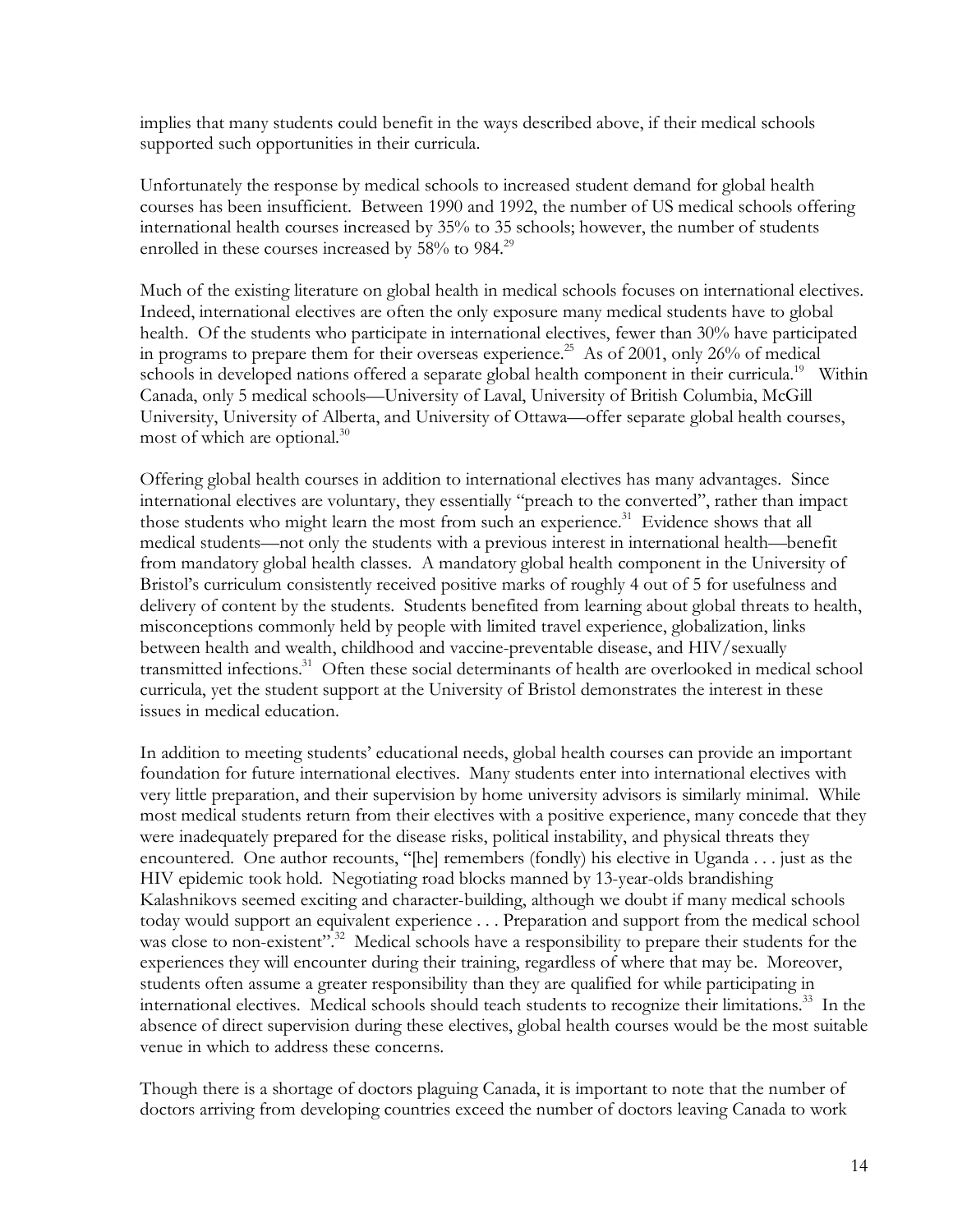abroad. A recent study calculated that 23.1% of Canadian physicians are internationally trained, 43.4% of whom came from lower-income countries. While Canada has lost 5604 doctors to other developed countries, 6814 doctors from the developing world now practice in Canada.<sup>34</sup> The unfairness of the current situation is dismaying. Canada should encourage global health work amongst its doctors, considering how indebted the Canadian health care system is to foreign doctors. Canadian medical schools have the chance to ameliorate this inequality by creating student opportunities in global health.

An examination of the literature demonstrates that global health education tangibly benefits medical schools, students and society. Currently, student interest in global health has outpaced medical school course offerings in global health. While the specific case of Canadian medical schools will be discussed in section V of this report, in general few schools were found to offer classes on global health. Nonetheless, medical students rate these classes highly, and perceive these classes to be very relevant to their future practice of medicine. Exposure to global health has numerous benefits, including an increased interest in primary care specialties, increased likelihood of working in underserved communities, greater awareness of the financial costs associated with various medical decisions, greater academic performance, improved clinical skills, a stronger understanding of the importance of cultural issues in the practice of medicine, and a greater likelihood to pursue future international health work. International electives alone provide a limited benefit to students. Mandatory global health classes would not only prepare students better for the international electives they pursue, but also reach all students in need of exposure to international health issues.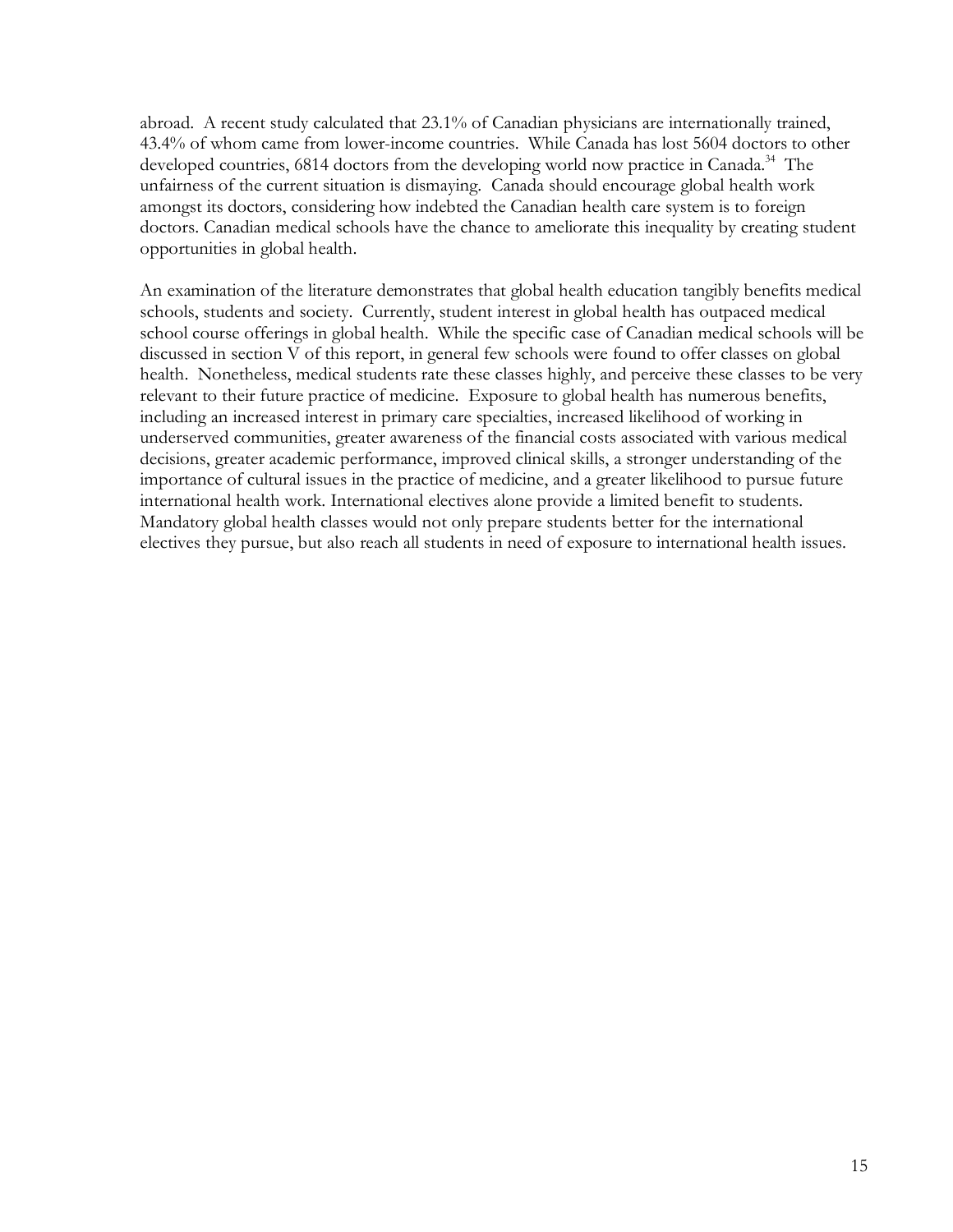The recognition that medical education should be restructured to respond more effectively to Society's needs has led to changes in the training of future physicians including the incorporation of subject matters previously neglected in formal medical education such as population health, ethics, and communication skills. The guidelines for accreditation of medical schools in the United States and Canada also have been reshaped to incorporate these new subjects, as have the medical licensing exams and guidelines for residency training programs. However, despite being a significant step forward, these reforms have not resulted in systematic changes in the current medical education curricula to include global health topics. Therefore, the health problems of populations with the greatest burden of disease continue to remain mostly absent from standard American and Canadian medical education. This section provides a survey of global health within the CanMEDS 2000 project on the residency training of specialists, medical school accreditation guidelines, and the Medical Council of Canada's Qualifying Exam. By examining these documents, it is clear that global health education is increasingly expected of medical faculties worldwide, and that Canadian Faculties of Medicine will soon fall short of meeting accreditation standards unless explicit training in this field is implemented.

The CanMEDS 2000 Project pioneered the idea of defining a set of competencies or essential abilities defined on the basis of identified societal needs. Published in 1996 by the Royal College of Physicians & Surgeons of Canada, CanMEDS groups the set of competencies into seven interdependent roles of the physician: Medical expert, Professional, Collaborator, Communicator, Scholar, Manager, and Health Advocate.<sup>6</sup> Of these, the roles of Manager and Health Advocate in particular require a strong understanding of global health issues. As a *Manager*, the physician is expected to "understand population-based approaches to health care services and their implications for medical practice." In turn, this depends on the competencies of a *Health Advocate,* a role defined by the ability to "identify the determinants of health that affect a patient, so as to be able to effectively contribute to improving individual and societal health". As a *Health Advocate,* the physician must understand determinants of global health such as "poverty, unemployment, early childhood education, and social support systems" and demonstrate a working knowledge of "public policy for health by describing how public policy is developed, [and how it] affects health".<sup>35</sup> Through these competencies, the CanMEDS, an influential document that has inspired other professional organisations to revisit their guidelines, has set out a vision of medical education that values and promotes the explicit integration of global health issues.

In the United States and Canada, the specific accreditation standards of medical education programs leading to the M.D. are set and monitored by the Liaison Committee on Medical Education (LCME). The current norms were published in October 2004 in the document *Functions and Structure of a Medical School: Standards for Accreditation of Medical Education Programs Leading to the M.D. Degree*. <sup>36</sup> As stated by the LCME, one of the central goals of faculties of medicines must be to meet the objectives of this document. While this document states that medical education programs are expected to "prepare students for their role in addressing the medical consequences of common societal problems," several objectives directly relating to global health such as cross-cultural biases and competency in addressing health problems of 'people of diverse cultures and belief systems,' are included. The document underscores the importance of cultural competence, stating that students must "demonstrate an understanding of the manner in which people of diverse cultures and belief systems perceive health and illness" and that "all instruction should stress […] the effect that social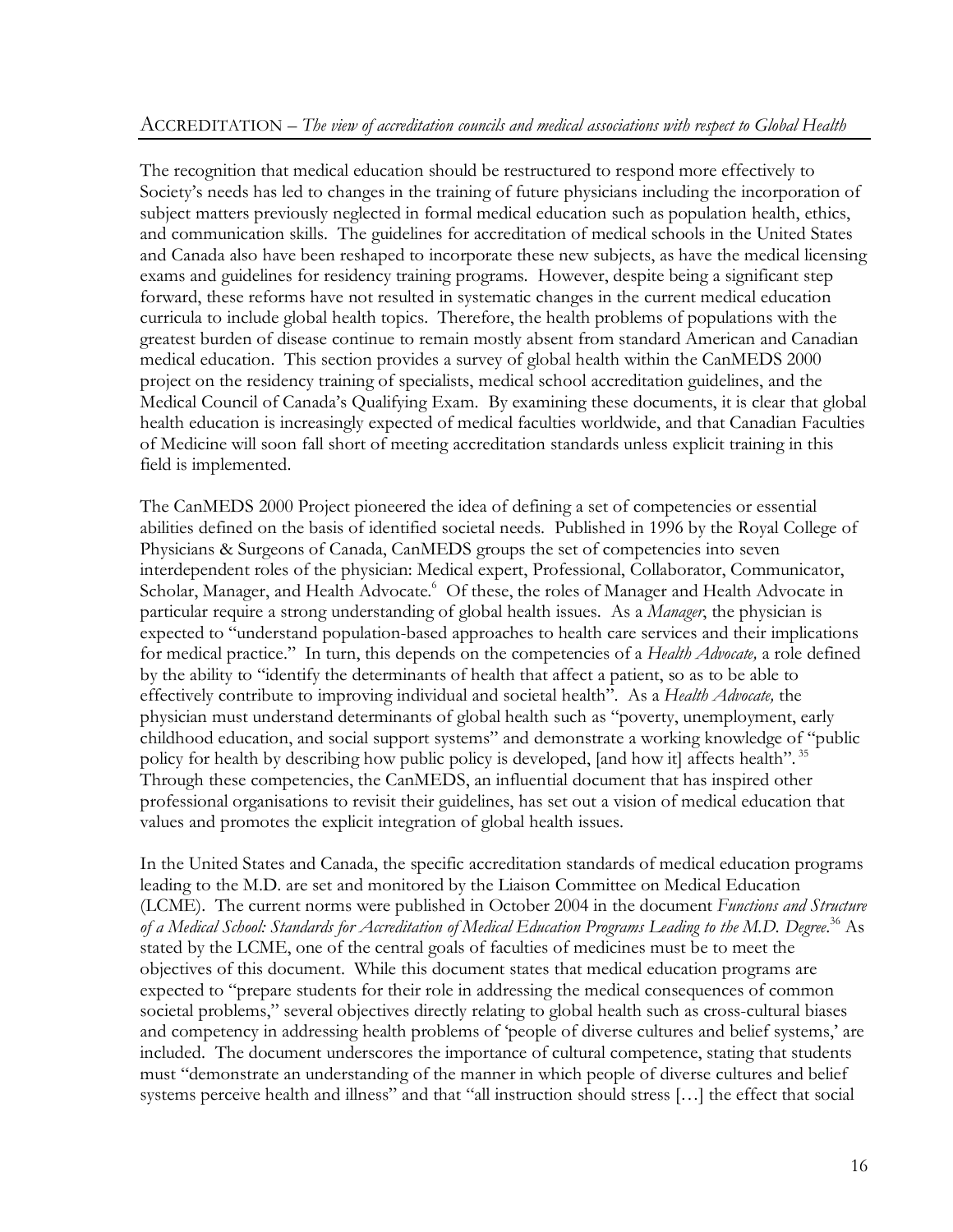and cultural circumstances have on [a patient's] health." Building on what has already been proposed in the CanMEDS objectives, the LCME's document clearly requires that any program of medical education leading to the M.D. "must include…the effect of social needs and demands on care." The explicit inclusion of global health topics in the curriculum – with its already demonstrated potential in increasing competence in societal dimensions of health – is therefore critical to the attainment of the aforementioned objectives.

Despite the direct focus of the CanMEDS objectives on residency training, the far-reaching influence of the project has directly impacted the Medical Council of Canada (MCC). The MCC sets the standards of undergraduate medical education by describing what medical students should have learned by the end of their undergraduate medical education. These objectives are reflected in the publication *The Objectives for the Qualifying Examination*. <sup>37</sup> The third edition of *The Objectives*, released in 2003, includes for the first time two separate sections that strongly articulate the importance of global health in undergraduate medicine. These sections are entitled *Population Health and Its Determinants* and *Health of Special Populations*. The latter section focuses on the health of people who are the traditional sufferers of health inequalities that global health courses strive to address.

Calls for integrating global health topics into medical education also have arisen from global medical education efforts in addition to the above cited guidelines. Besides the Universities in Solidarity for Health of the Disadvantaged (UNISOL) project supported by UNESCO, leaders in the field of medical training have gathered through the World Federation for Medical Education (WFME) and the WHO to define what curricula should constitute medical education worldwide. These leaders include prominent experts such as Dr. Dale Dauphinee, Executive Director of the MCC; Dr. David Leach, Executive Director of the Accreditation Council for Graduate Medical Education; Dr. John Parboosingh of the Royal College of Physicians and Surgeons of Canada; Dr. Gregory Paulos, of the American Medical Association; Dr. David Stevens, of the AAMC; and Dr. Dennis Wentz, also of the AMA. <sup>38</sup> The WFME's report, *Basic Medical Education: WFME Global Standards for Quality* Improvement,<sup>38</sup> states unequivocally that "the improved health of all peoples is the main goal of medical education" and acknowledges that "the world is characterized by increasing internationalisation, from which the medical workforce is not immune." It further takes on as a goal "to ensure that competencies of medical doctors are globally applicable and transferable" and takes the position that "social responsibility" should be a part of the mission and objectives of basic medical education. S*ocial responsibility*, as an intrinsic component of medical training, ought to compel Faculties of Medicine to empower future physicians through their training to care for all individuals regardless of political and socio-economic boundaries.

As a whole, the guidelines set out by CanMEDS, the LCME, MCC and the WFME clearly indicate the need for undergraduate medical education reform. Unanimously, these guidelines call for more socially responsible and globally aware undergraduate medical education programs. All of the mentioned guidelines present a vision of explicit and direct integration of global health issues as an integral part of the training of future physicians. The Canadian Faculties of Medicine therefore have the responsibility to shape their programs of medical education accordingly in order to train physicians with skills relevant to the health of all Canadians and people worldwide. It is in this way that medical education can fulfill the overarching goal of building a more healthy society.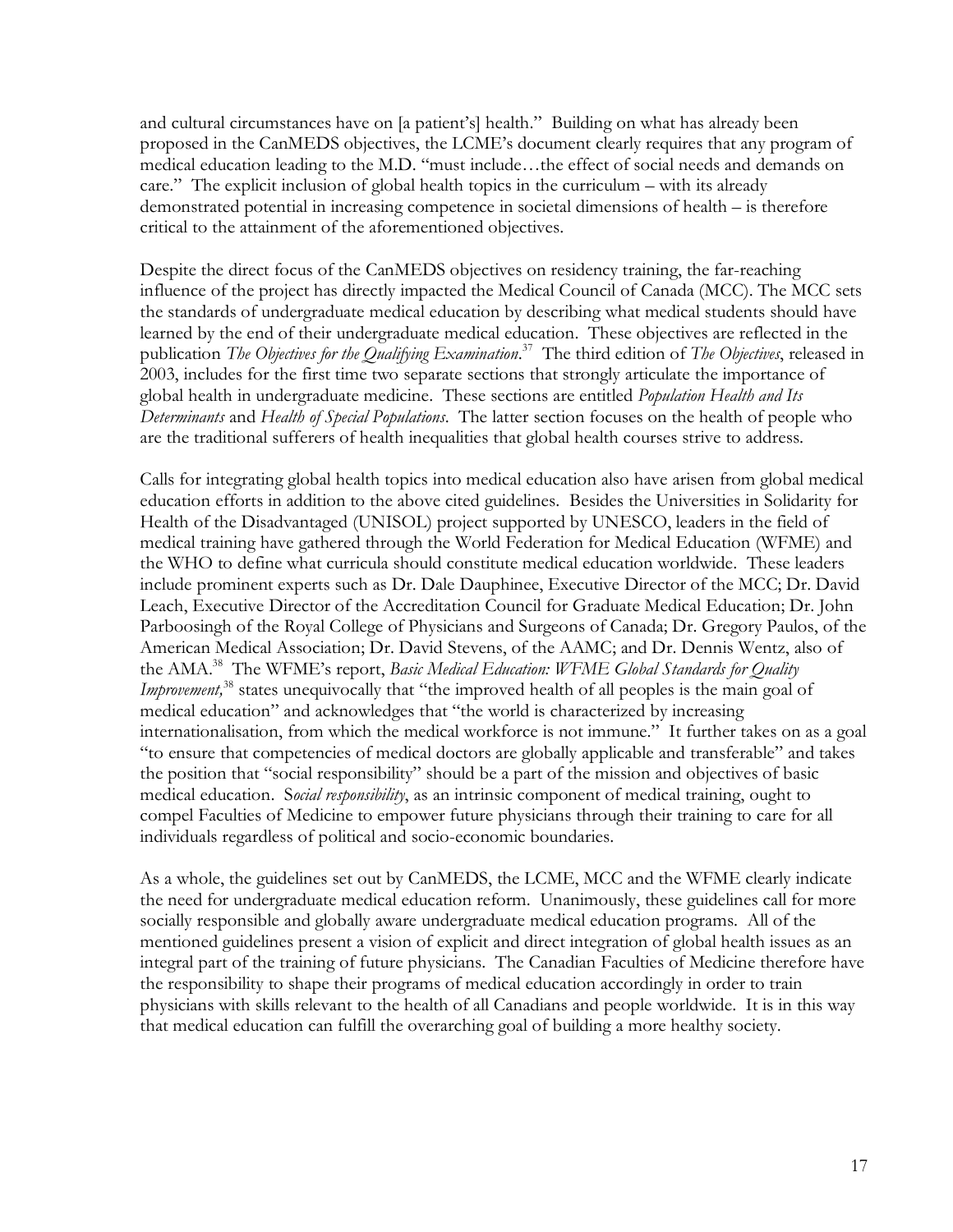As the section on accreditation council objectives indicates, the importance of global health teaching within Canadian medical school curricula is not a new phenomenon. In practice, several schools are integrating global health teachings into varying components of their programs. To better understand how global health should be integrated into undergraduate medical education and to respond to the rationale and guidelines noted above, it is crucial to know how global health topics are presently taught in Canadian medical schools. An understanding of programs currently in place serves two purposes. First, it illuminates the different approaches to incorporating global health into the curriculum and generates tangible ideas for administrators of other schools about how such programs might be implemented at their respective faculties. Second, an awareness of programs across Canada can lead to establishing an evidence-based model of how integration of global health topics into medical school curricula may be most effectively achieved.

It was necessary to assess broadly Canadian medical school curricula in order to collect the relevant information to know which programs offered global health-related topics. Many schools, in fact, offer global health information through their community health programs or within other units such as infectious disease or public health. Thus, both global and community health programs were specifically inquired about as part of the data collection.

Information was solicited from all 17 Faculties of Medicine in Canada. Answers are presented in the attached table (Appendix I). The Deans at all medical schools were notified of the inquiry and the relevant data was collected through a 14-point questionnaire appended to this document (Appendix II). To complete the questionnaire, publicly available school websites, relevant faculty and student members, and personal contacts at the various schools were consulted. Thirteen of 17 Faculties of Medicine responded to the questionnaire within a timeframe necessary for the completion of this report. In general, questionnaires answered directly by faculty administration were the most complete and informative.

We found that no undergraduate medicine program offers a mandatory and specific global health credit course. Dalhousie University is the only faculty of medicine presently working on a proposal for integration of a mandatory stand-alone global health course into the curriculum. This course should be implemented in the coming academic year.

In all other medical schools, global health is taught through integrated components of the overall program, is not mandatory, or is not offered. These programs include 'optional full courses' such as those offered by the University of Saskatchewan, the University of Alberta, the University of Ottawa and Laval University to several hours of lectures dealing with global health related issues nestled into other units. The 'optional full courses' at the four mentioned universities offer classes outside of the medical program. At the University of Alberta, the course consists of 12 hours of Saturday lectures. At University of Ottawa, a similar arrangement is used with 20 hours of lunch time lectures as well as PBL cases. Dalhousie offers 12 hours of global health seminars that are currently optional, but will become mandatory in the coming year for any student wishing to take an international elective.

The most developed of integrated programs are those offered by the University of Saskatchewan and Laval University. Both schools provide two full-year courses as well as fully funded internship opportunities in developing communities for a select group of students. Seven faculties of medicine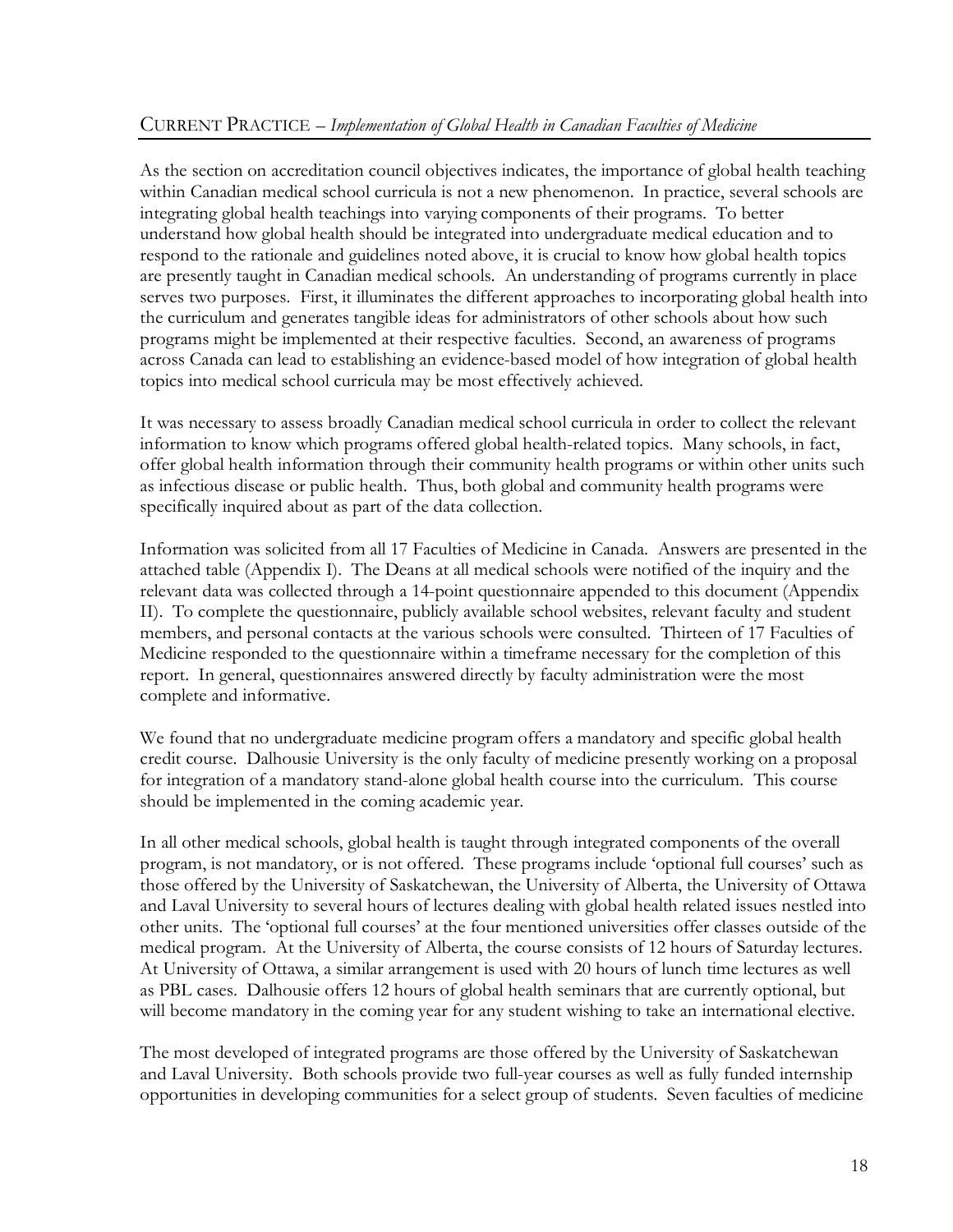surveyed reported discussing global health associated topics as part of other components of their undergraduate program. However, whether these components were mandatory or optional varied among schools.

The most comprehensive program to use global health integration is at the University of Toronto where a theme of 'Global Health and Social Advocacy' is integrated into 20 hours of mandatory components throughout the 4-year program. Eight faculties of medicine did not have, or could not be identified as having, any specific global health issues incorporated into their curriculum.

Fourteen medical schools offer their students international health opportunities through facilitating or supporting elective work overseas. Eleven of the 14 schools provide specific pre-departure training and preparation, as well as the possibility of funding. International Health Education Program at Dalhousie, under the Associate Dean of International Medical Development and Research, provides 20 hours of mandatory lectures and 23 hours of mandatory language lessons for pre-clinical students taking international electives. In most cases however, the preparation is nominal and the funding is inconsistent and lacking clear application and selection guidelines.

In addition to the opportunities provided by the Faculties of Medicine, many schools have active global health student groups that work to facilitate student exposure to global health topics. These programs often take the form of summer internships or research electives in developing countries. Successful examples of such student groups include Queen's Medical Outreach, Medical Overseas and Student Electives at University of British Columbia, University of Toronto International Health Program (UTIHP), the Global Health Initiative at Dalhousie and Comite d'Action Sociale et Internationale at the University of Montreal. The number of students engaged in these programs varies from each university and was outside of the scope of this survey. Anecdotally, larger schools with greater access to funding are able to provide a greater range of opportunities for their students. One example is the wide range of programs offered in partnership between the Centre for International Health and UTIHP at the University of Toronto. Students initiate other global health activities besides electives. At the Dalhousie University, the University of Toronto and McGill University, students arrange an annual global health conference, often with faculty support and collaboration. The students and the International Health Education Program at Dalhousie also cosponsor a monthly international health lecture series.

This summary and the attached table outlining the specific details of each Faculty's program demonstrate that the integration of global health topics in Canadian undergraduate medical programs is ad-hoc and inconsistent (Appendix 1). As a result, there is significant variation between schools, with no common vision on the role that global health should play in undergraduate medical education or how the global health objectives of the relevant accreditation bodies should be implemented. The programs described above often are derived from continuations of studentinitiated experiences. This non-systematic approach contributes to the wide range of programs presently in place. To date, there has been no direct and active program of curriculum development with respect to global health. The majority of medical schools lack a global health office or coordinating staff, which may contribute to the haphazard situation that currently exists in Canadian medical schools. As a result, there presently is no model of global health integration that can serve as an ideal starting point for other Canadian medical schools. Nonetheless, there remains great potential in understanding the impact that these different approaches have had and how they can best be compiled to create an optimal model.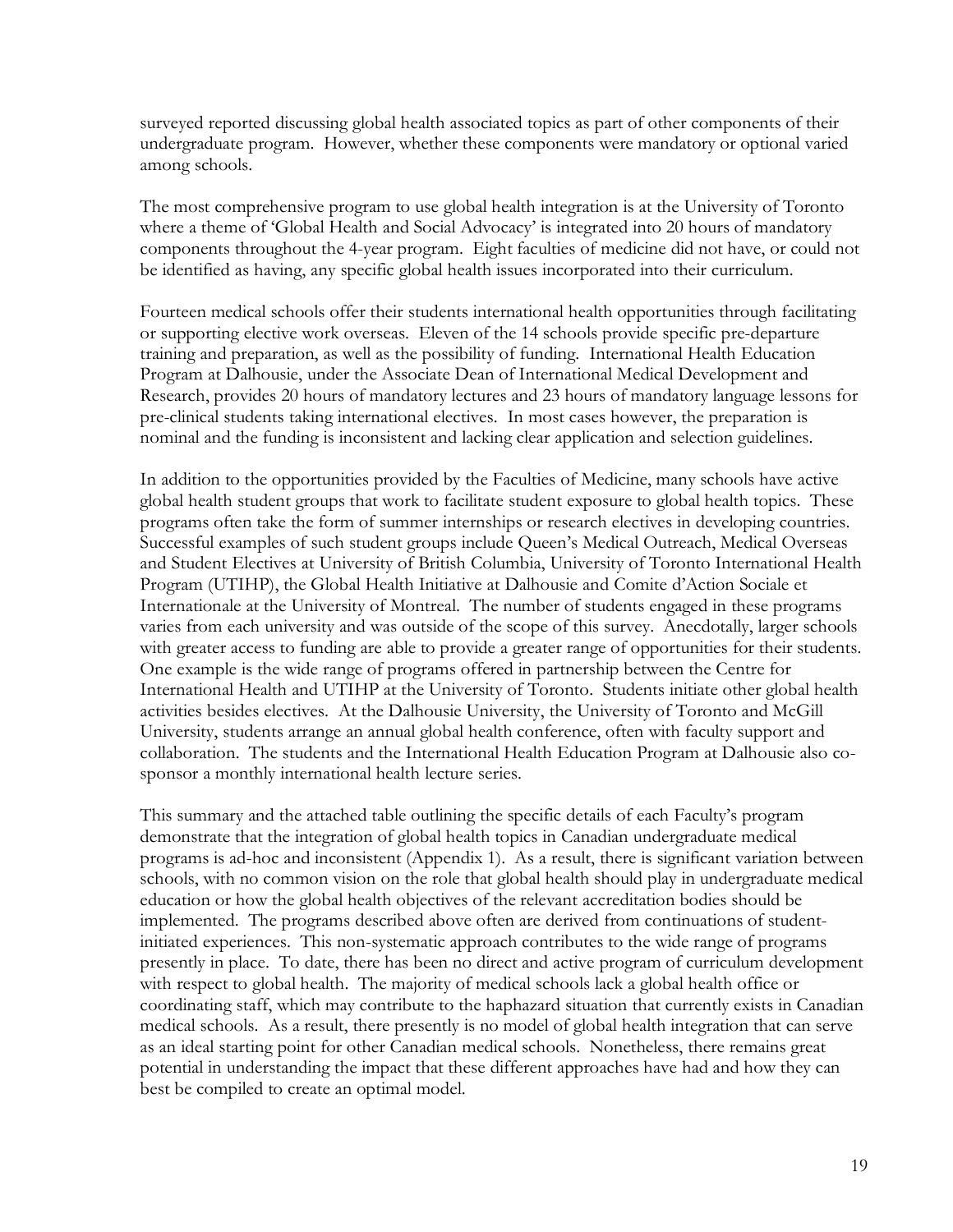#### **CONCLUSION**

The global community is one of growing health disparities. Canadian medical schools must recognize the need to educate physicians who will be responsive to the needs of those most affected by these inequalities. Faculties of Medicine are uniquely positioned to address the needs of the underserved. Although a review of the literature cites numerous benefits of integrating global health education into the medical school curriculum, and accreditation and licensing bodies are increasingly calling for such integration, there exist no standards for global health education in Canadian medical schools. The integration of global health topics in undergraduate medical programs is at best ad-hoc and inconsistent, with no agreement on how schools can best meet the standards that are being set by accrediting councils and medical associations. It is therefore crucial in fulfilling their societal responsibility that Canadian Faculties of Medicine work towards developing and implementing a comprehensive educational program in global health. By doing so, medical education can move closer to meeting the needs of our global society and to attaining the goal of health for all.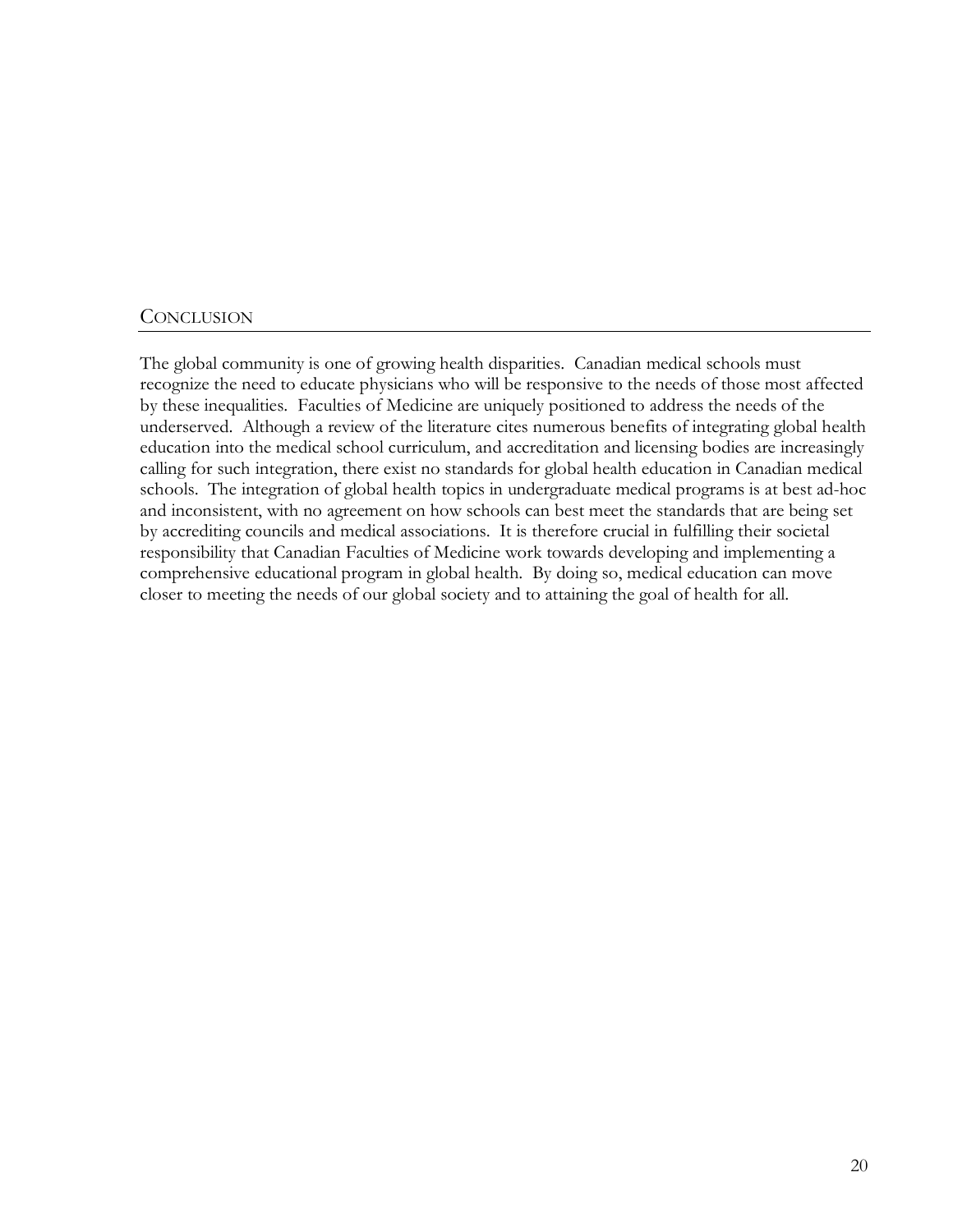#### ACKNOWLEDGEMENTS

This report was developed and written by students and faculty of the McGill University Faculty of Medicine for the Global Health Resource Group of the Association of Faculties of Medicine of Canada. The following individuals were responsible for the data collection and drafts of this document:

#### Rationale Section

| Team leader: Anne Kittler |                                                                                     |
|---------------------------|-------------------------------------------------------------------------------------|
|                           | Team members: Gabriel Rebick, Sonia ter Kuile, Mei-ling Wiedmeyer, Rajesh Gidrhari, |
|                           | Jonathan Ailon and David Mackenzie                                                  |

#### Literature Review Section

Team leader: Brent Ohata Team members: Anais Rameau, Tadeu Fantaneanu

#### Accreditation Section

Team Leader: Samuel Vaillancourt Team members: Charles Leduc

Current Canadian Medical School Practices Section

Team leader: Shauna Correia

Team members: Genevieve Smith, Marie-Josee Lynch, Patrick Weldon, Louise-Helen Gagnon, Euna Hwang, Lee Mozessohn, Elizabeth Mindorff, Nadia Primiani Ngoc Han Quang Le and Rasa Izadnegahdar

Writing Committee: Rasa Izadnegahdar and Anne Kittler Faculty Supervisor and Editor: Timothy Brewer, MD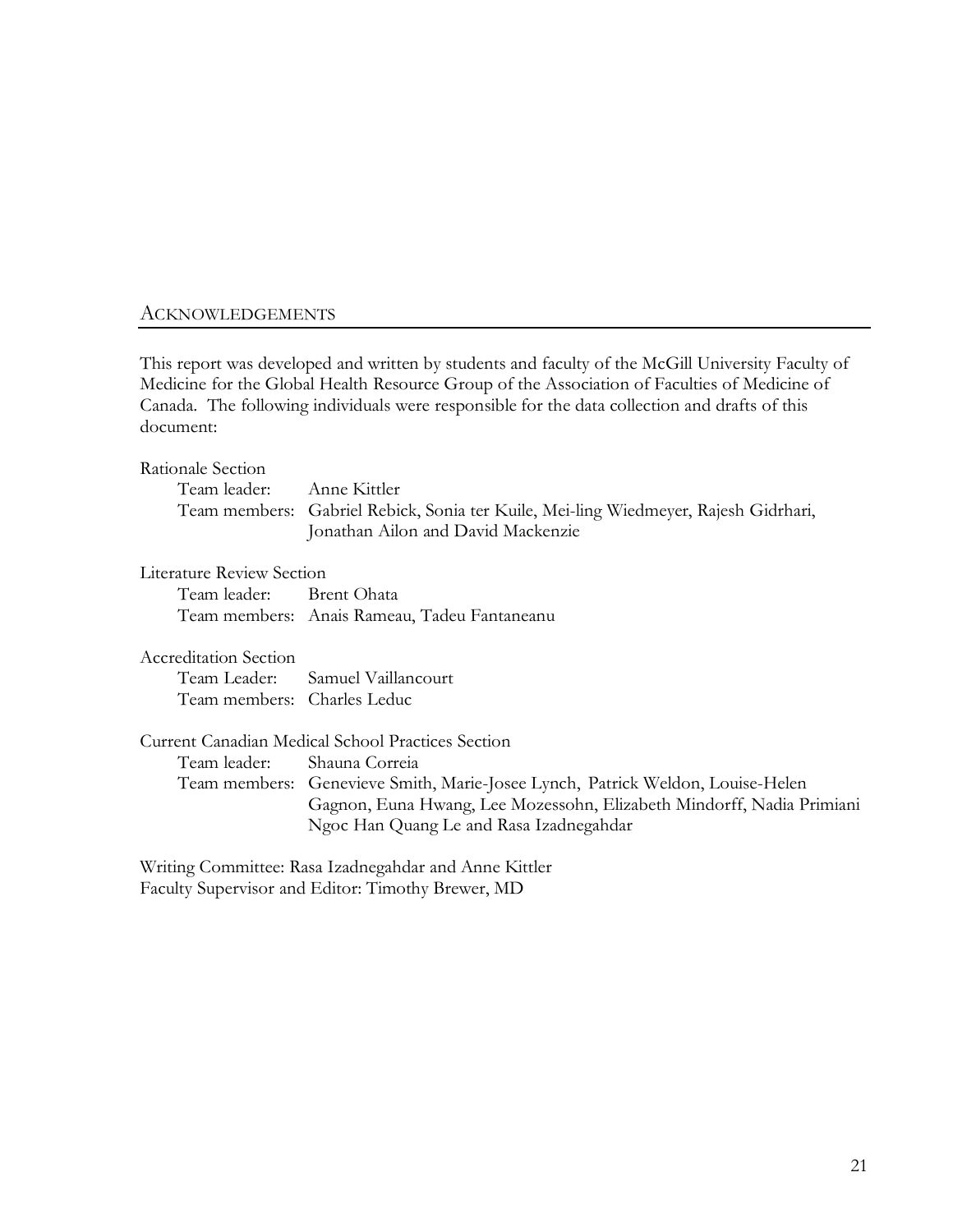#### **REFERENCES**

- 1. Section 25, Universal Declaration of Human Rights. General Assembly of the United Nations resolution 217 A (III). 10 December 1948. 2006.
- 2. World Health Organization. Declaration of Alma-Ata, International Conference on Primary Health Care, Alma-Ata. Available at: www who int/hpr/archive/docs/almaata html. Accessed April 2, 2006.
- 3. Global Forum for Health Research. 10/90 Report on Health Research 2003-2004. Available at: http://www.globalforumhealth.org/Site/002\_\_What%20we%20do/005\_\_Publications/001\_\_10%2 090%20reports.php. Accessed April 1, 2006.
- 4. Swick HM. Toward a normative definition of medical professionalism. *Acad Med.* 2000; 75(6):612-6.
- 5. ABIM Foundation AFEFoIM. Medical Professionalism in the New Millenium: A Physician Charter. Available at: http://www.afmc.ca/pages/professionalism/Charter%20-%20ENGLISH.pdf. Accessed April 1, 2006.
- 6. Royal College of Physicians and Surgeons of Canada. The CanMEDS 2005 Physician competency Framework. Available at: http://rcpsc medical org/canmeds/CanMEDS2005/index php 2006. Accessed April 1, 2006.
- 7. Canadian Medical Association (CMA). Code of Ethics. Available at: http://policybase.cma.ca/PolicyPDF/PD04-06.pdf. Accessed April 1, 2006.
- 8. Canadian Council on Social Development. Census Shows Increasing Diversity of Canadian Society. Available at: http://www.ccsd.ca/pr/2003/diversity.htm. Accessed February 13, 2006.
- 9. McElroy R. Canada's shortage of physicians. *Can Fam Physician.* 2004;50:349.
- 10. Bateman C, Baker T, Hoornenborg E, Ericsson U. Bringing global issues to medical teaching. *Lancet.* 2001;358(9292):1539-42.
- 11. Niemantsverdriet S, Majoor GD, van d, V, Scherpbier AJ. 'I found myself to be a down to earth Dutch girl': a qualitative study into learning outcomes from international traineeships. *Med Educ.* 2004;38(7):749-57.
- 12. Ramsey AH, Haq C, Gjerde CL, Rothenberg D. Career influence of an international health experience during medical school. *Fam Med.* 2004;36(6):412-6.
- 13. Thompson MJ, Huntington MK, Hunt DD, Pinsky LE, Brodie JJ. Educational effects of international health electives on U.S. and Canadian medical students and residents: a literature review. *Acad Med.* 2003;78(3):342-7.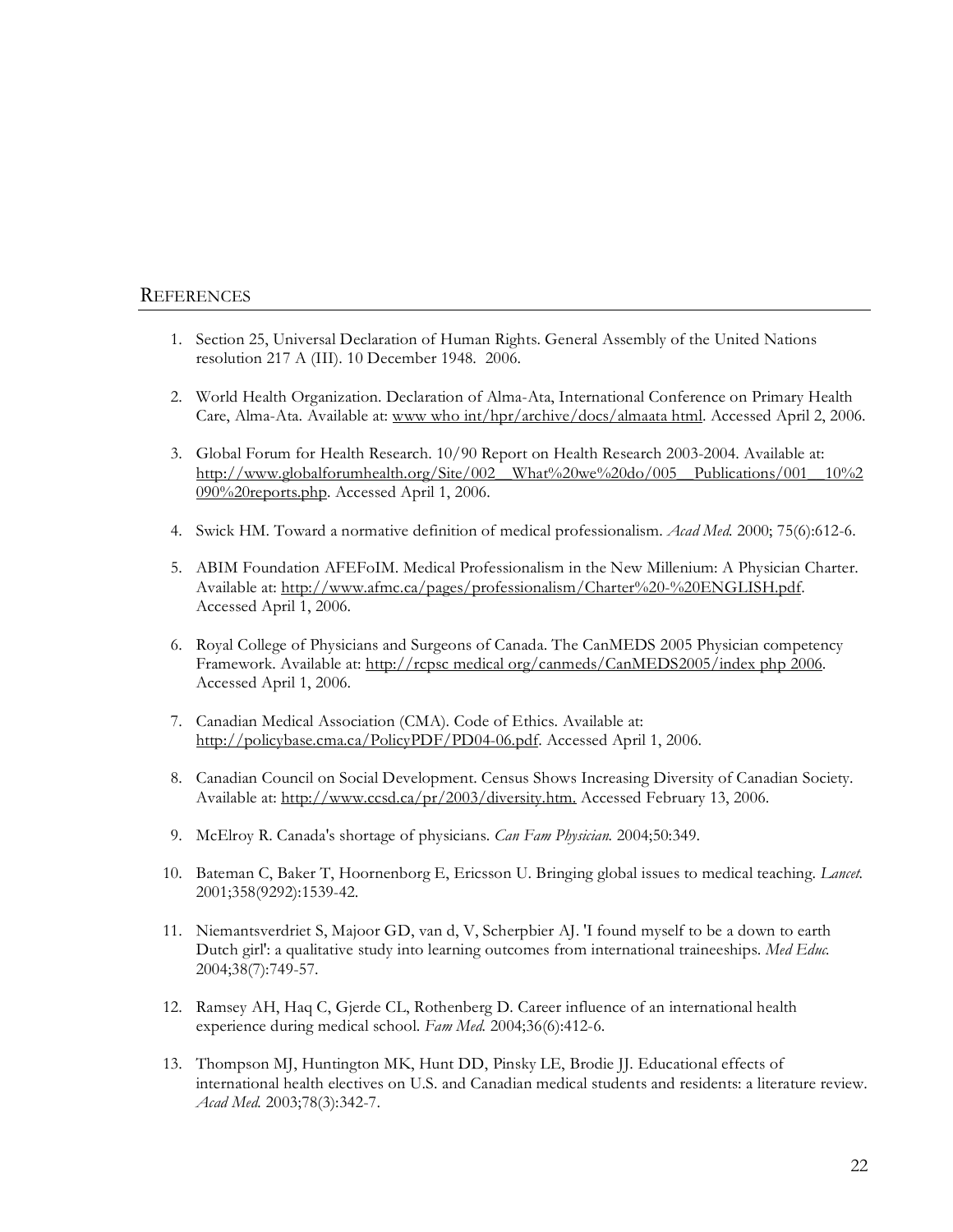- 14. Hill DR. The burden of illness in international travelers. *N Engl J Med.* 2006;354(2):115-7.
- 15. Hill DR, Bia FJ. Coming of age in travel medicine and tropical diseases: a need for continued advocacy and mentorship. *Infect Dis Clin North Am.* 2005;19(1):xv-xxi.
- 16. Freedman DO, Weld LH, Kozarsky PE et al. Spectrum of disease and relation to place of exposure among ill returned travelers. *N Engl J Med* 2006;354(2):119-30.
- 17. National Advisory Committee on SARS and Public Health. Learning from SARS- Renewal of Public Health in Canada. Available at: http://www.phac-aspc.gc.ca/publicat/sars-sras/naylor/. Accessed April 2, 2006.
- 18. World Health Organization. Avian Influenza-spread of the virus to new countries. Available at: www.who.int.en. Accessed February 16, 2006.
- 19. Edwards R, Rowson M, Piachaud J. Teaching international health issues to medical students. *Med Educ.* 2001;35(8):807-8.
- 20. Matlin S. Global health research: counting the costs. Available at: www.scidev.net. Accessed April 1, 2006.
- 21. The Bill and Melinda Gates Foundation. Breakdown on Global health Spending. Available at: http://www gatesfoundation org/GlobalHealth/ Accessed April 1, 2006.
- 22. Global Health Research Initiative. A Partnership aims at Coordinating and Building upon Canada's Global Health Research Activities. Available at: http://www.cihr-irsc.gc.ca/e/13249.html. Accessed April 1, 2006.
- 23. Waddell WH, Kelley PR, Suter E, Levit EJ. Effectiveness of an international health elective as measured by NBME Part II. *J Med Educ.* 1976;51(6):468-72.
- 24. Association of American Medical Colleges. 2005 Medical School Graduation Questionnaire Report. Available at: http://www.aamc.org/data/gq/allschoolsreports/2005.pdf. Accessed April 2, 2006.
- 25. Haq C, Rothenberg D, Gjerde C et al. New world views: preparing physicians in training for global health work. *Fam Med.* 2000;32(8):566-72.
- 26. Gupta AR, Wells CK, Horwitz RI, Bia FJ, Barry M. The International Health Program: the fifteenyear experience with Yale University's Internal Medicine Residency Program. *Am J Trop Med Hyg.* 1999;61(6):1019-23.
- 27. Bissonette R, Route C. The educational effect of clinical rotations in nonindustrialized countries. *Fam Med.* 1994;26(4):226-31.
- 28. Mackay B. Changing face of Canada is changing the face of medicine. *CMAJ.* 2003;168(5):599.
- 29. Heck JE, Wedemeyer D. International health education in US medical schools: trends in curriculum focus, student interest, and funding sources. *Fam Med.* 1995;27(10):636-40.
- 30. Haag C. Survey of International Health Courses Offered at Medical Schools in Canada, US, and the UK. Available at: http://iho.medicine.dal.ca/education/Survey\_of\_International\_ Health\_Courses.pdf. Accessed February, 2006.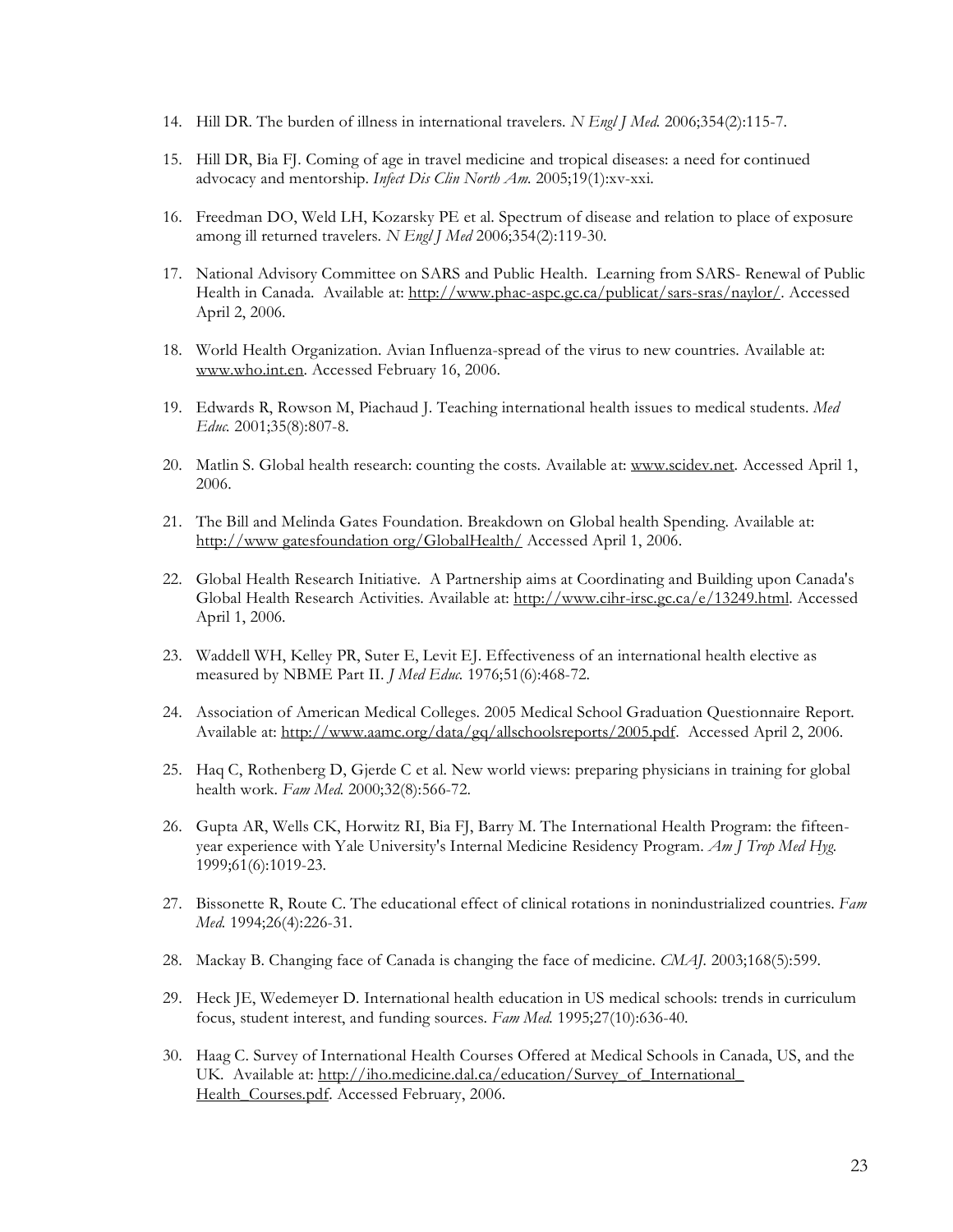- 31. Low N, Lawlor D, Egger M, Ness A. Global issues in medical education. *Lancet.* 2002;359(9307):713- 4.
- 32. Edwards R, Piachaud J, Rowson M, Miranda J. Understanding global health issues: are international medical electives the answer? *Med Educ.* 2004;38(7):688-90.
- 33. Banatvala N, Doyal L. Knowing when to say "no" on the student elective. Students going on electives abroad need clinical guidelines. *BMJ.* 1998;316(7142):1404-5.
- 34. Mullan F. The metrics of the physician brain drain. *N Engl J Med.* 2005;353(17):1810-8.
- 35. Frank JR, Tugwell P et al. *Skills for the New Millennium: Report of the Societal Needs Working Group*. Ottawa: Royal College of Physicians and Surgeons of Canada; 1996.
- 36. LCME. Functions and Structure of a Medical School; Standards for Accreditation of medical education programs leading to the M.D. Degree. Washington, DC; Chicago; and Ottawa; 2006.
- 37. Objectives for the Qualifying Examination. *Ottawa: The Medical Council of Canada* 2004; Available at: www.mcc.ca/pdf/Complete\_Objectives-e.pdf. Accessed April 1, 2006.
- 38. Task Force of the WFME Global Standard Project. Basic Medical Education : WFME global standards for quality improvement. World Federation for Medicaducation: Copenhagen; 2003.